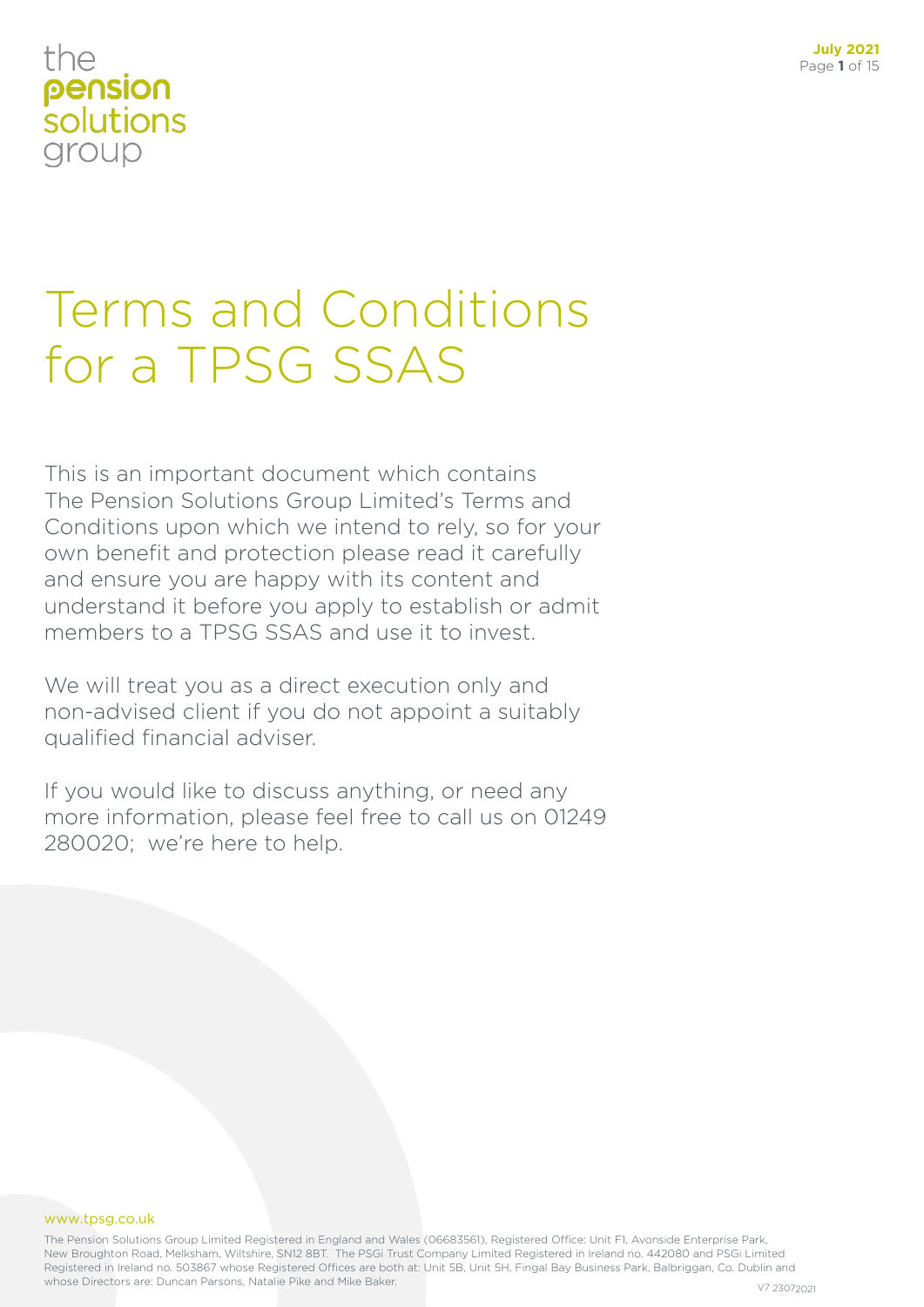#### **Terms and Conditions for a SSAS**

If you need assistance, please call us: 01249 280020

These Terms and Conditions will apply to you once you submit an application to us in your capacity as Principal Employer to establish a TPSG SSAS provided by The Pension Solutions Group Limited. They set out your rights and responsibilities when you establish a TPSG SSAS and the rights and responsibilities of the members and trustees when they join and invest through (and our rights and responsibilities when we supply) a TPSG SSAS . THE PENSION SOLUTIONS GROUP LIMITED (company number 06683561) acts as Scheme Administrator. The Independent Trustee and the member trustees will be appointed by the SSAS Trust Deed to act as the Trustees of the SSAS. The registered office of TPSG and its associated companies are at Unit F1, Avonside Enterprise Park, New Broughton Road, Melksham, Wiltshire SN12 8BT

### **1.0 THE AGREEMENT**

1.1 The Client Agreement (a contract entered into between you and us) and these Terms and Conditions represent the entire agreement between you and us ("the Parties") and constitute the entire agreement ("the Agreement").

#### **2.0 MEMBER ARRANGEMENTS**

- 2.1 If you admit individuals to the membership of the SSAS, we will create one or more arrangements in the SSAS for the member in which will reside the member's benefits. Each member's benefits will be comprised of such cash and other investment assets that shall exist in such combination and of such value from time to time as derived from such pension contributions made to the SSAS by you or on behalf of the member and from such pensions transferred to the SSAS from the member's other registered pension schemes;
- 2.2 you will provide us with proof of identity and proof of address in accordance with the exact requirements detailed in our Member Application for TPSG SSAS. We use an Anti-Money Laundering & Compliance platform to confirm your identity and address, the identity and address of anyone else providing or receiving monies on your behalf and, where required, the identity and address of other connected parties. As part of these checks, the Anti-Money Laundering & Compliance platform uses credit reference agencies to verify identity and address details. By entering into the Agreement you confirm that you consent to the above;
- 2.3 you agree that where we suspect fraud, we may share information about you or an individual being admitted to the membership of the SSAS with a fraud prevention agency. Where information in your application is incomplete or incorrect we may adjust your application to make it valid, but we are not bound to do so. We will only make changes using details you have previously given to us in writing;
- 2.4 we may refuse your application or any other instructions at our absolute discretion and we may not provide you with a reason for doing so. We may refuse your application for, but not limited to, the following reasons: provision of incomplete or untruthful information by you, your failure to observe these Terms and Conditions, a disagreement or dispute with us, as a result of regulatory or legal requirements, or for another commercial reason.

### **3.0 TERM**

- 3.1 The provisions of the Agreement (the Client Agreement and these Terms and Conditions) govern the term of the contract between you and us;
- 3.2 the contract renews on the anniversary date of the Client Agreement. Subsequent contract periods are governed by the Client Agreement and the Terms and Conditions published and in force during the contract period. The Agreement is operative from the date you submit your Application to us, whether we accept it or not, and it remains valid thereafter until termination in accordance with Clause 36.

www.tpsg.co.uk

The Pension Solutions Group Limited Registered in England and Wales (06683561), Registered Office: Unit F1, Avonside Enterprise Park, New Broughton Road, Melksham, Wiltshire, SN12 8BT. The PSGi Trust Company Limited Registered in Ireland no. 442080 and PSGi Limited Registered in Ireland no. 503867 whose Registered Offices are both at: Unit 5B, Unit 5H, Fingal Bay Business Park, Balbriggan, Co. Dublin and whose Directors are: Duncan Parsons, Natalie Pike and Mike Baker. Value of the Value of the V7 23072021

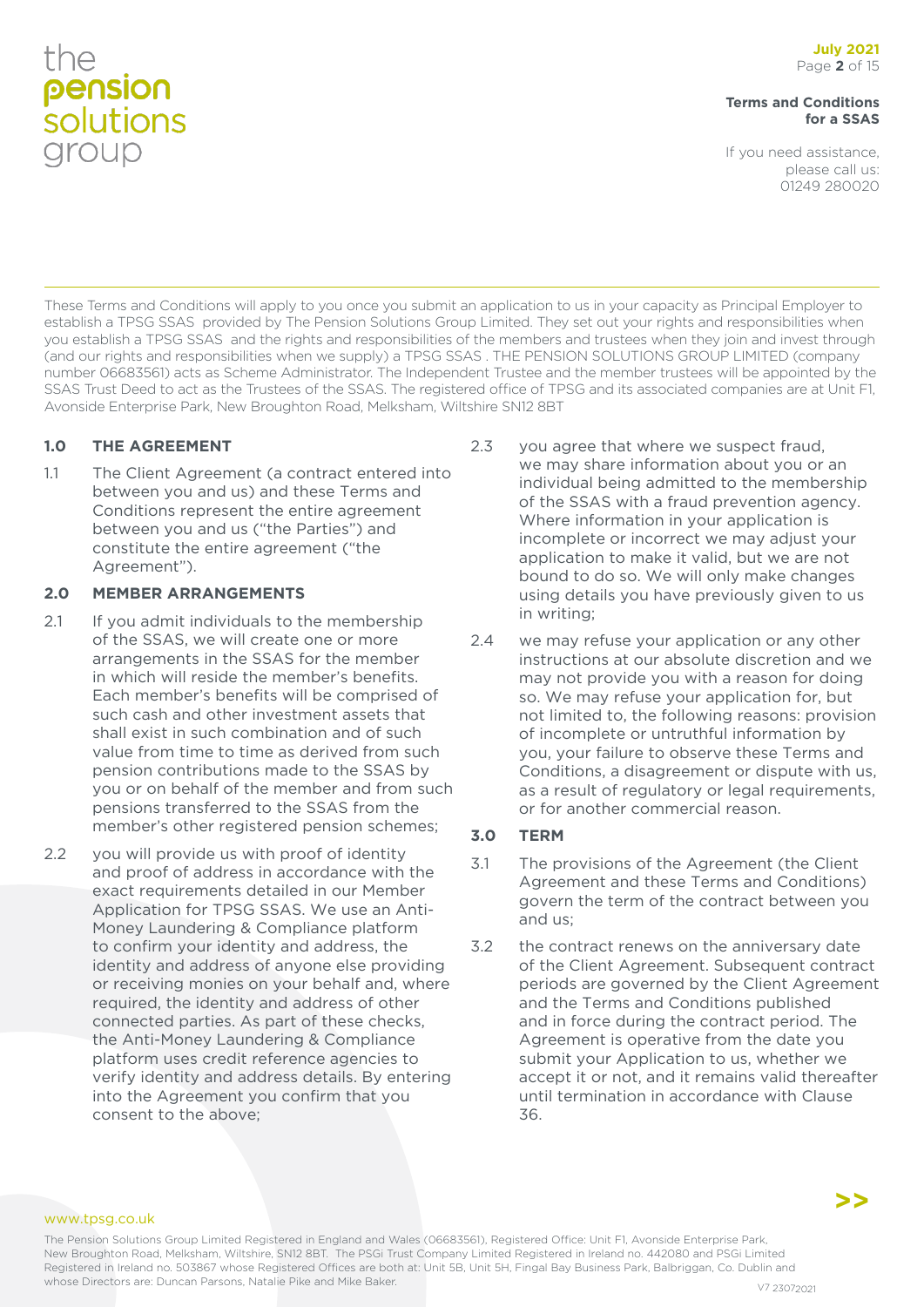#### **Terms and Conditions for a SSAS**

If you need assistance, please call us: 01249 280020

### **4.0 SERVICES**

- 4.1 The SSAS is an occupational pension scheme regulated by the Pension Regulator and we shall provide administration services in our capacity as Scheme Administrator for the SSAS. The services provided to you by us are specified in our UK SSAS Services and Fees. Fees will be charged for the provision of establishment, administration, transaction and consultancy services in accordance with Clause 7 of these Terms and Conditions;
- 4.2 we may provide additional services to you not included in the annual fee and the services available, together with the current fees for those services, are set out in our Services and Fees. You may request from us a quotation of fees for other services that we may be able to provide at our discretion;
- 4.3 the services described in Clause 4.1 and Clause 4.2 shall collectively be known as ("the Services");
- 4.4 we may engage our other group companies or third parties in the performance of the Services.

#### **5.0 SERVICES NOT PROVIDED BY US**

- 5.1 We recommend that you seek regulated independent financial advice from a suitably qualified Financial Conduct Authority (FCA) authorised adviser in respect of all aspects of the SSAS including but not limited to the decision to establish the SSAS, the admission of individuals to the membership of the SSAS, pension contributions, pension transfers, SSAS Investments and the drawing of pension benefits. Where you choose not to take such advice, decisions that you make or those made by the member trustees will be at your own risk and SSAS establishment and all other transactions you instruct us to undertake will automatically be deemed to be carried out on an execution only and non-advised basis;
- 5.2 we will not provide you or the member trustees with any form of financial, legal,

taxation, or any other kind of specialist advice, we are not responsible for obtaining such advice on your behalf and nor are we responsible for the advice you receive from any third party;

- 5.3 we will provide to you only the Services or such other services that are agreed in writing between us.
- 5.4 you are responsible for ensuring that the investment strategy assumed as part of any pension transfer advice provided to you by your adviser is implemented in full on receipt of the transfer by us into your SSAS, and that the investment strategy does not deviate from the advice you have received;

#### **6.0 CHANGES TO THESE TERMS AND CONDITIONS**

6.1 We may change these Terms, and Conditions including the Services and our fees, from time to time in whole or in part, by giving you reasonable notice of the change. We will notify you of changes to the Terms and Conditions by sending you the amended Terms and Conditions by post or by email. We will also make the amended Terms and Conditions available on the TPSG Website:

> we will only change these Terms and Conditions for the following reasons:

- a) to reflect changes in the costs and charges that we incur or expect to incur in providing the Services to you, and/or to take into account changes in the rates of inflation, taxes or interest;
- b) to reflect current or future changes in law, HM Revenue and Customs (HMRC) practice, rules or regulations, or decisions of the Pensions Ombudsman Service or the Financial Ombudsman Service;
- c) to meet regulatory requirements or industry guidance or best practice;
- d) to make these Terms and Conditions easier to understand or fairer, or to correct mistakes;

#### www.tpsg.co.uk

The Pension Solutions Group Limited Registered in England and Wales (06683561), Registered Office: Unit F1, Avonside Enterprise Park, New Broughton Road, Melksham, Wiltshire, SN12 8BT. The PSGi Trust Company Limited Registered in Ireland no. 442080 and PSGi Limited Registered in Ireland no. 503867 whose Registered Offices are both at: Unit 5B, Unit 5H, Fingal Bay Business Park, Balbriggan, Co. Dublin and whose Directors are: Duncan Parsons, Natalie Pike and Mike Baker. Value of the Value of the V7 23072021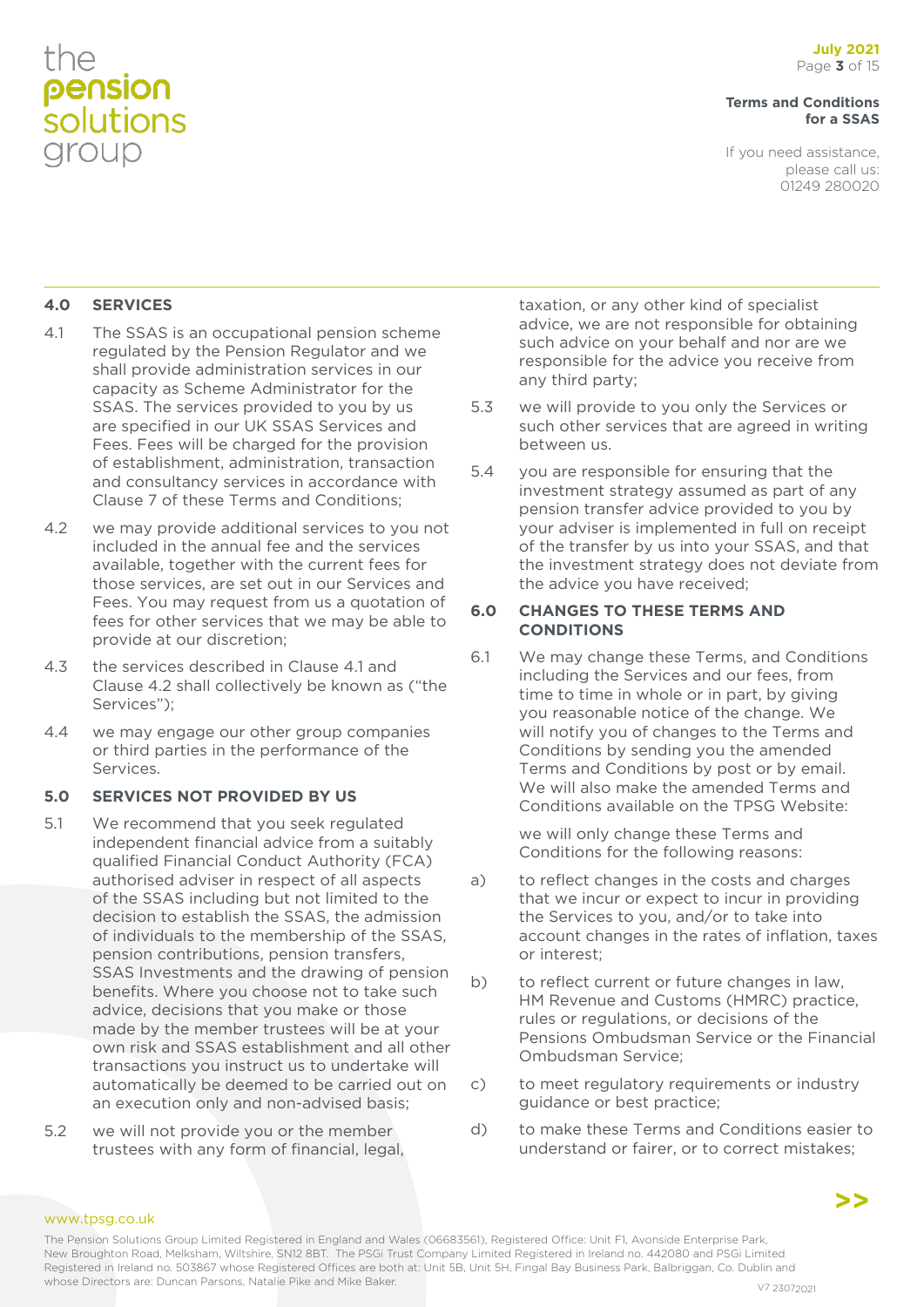#### **Terms and Conditions for a SSAS**

If you need assistance, please call us: 01249 280020

- e) to reflect changes in market practice or conditions;
- f) to reflect the way that our services are used and ensure that the costs of the Services are allocated fairly among our clients; or
- g) to provide for the introduction of new systems or services and changes in technology or products.
- 6.2 we will give you at least 30 days' notice of any change to these Terms and Conditions that may be detrimental to you, unless we are required to make the change sooner (for example for regulatory reasons). If we make a change for a reason not set out above which is detrimental to you, you will be entitled to end your contract with us without paying the fees to wind up the SSAS and transfer out to another registered pension scheme and any applicable fees for the transfer of your investment assets in specie, or to appoint a replacement fit and proper Scheme Administrator and Independent Trustee and re-register the SSAS assets our of the Independent Trustee's name, for a period of 90 days from the date of such change becoming effective. You will be responsible for third party fees incurred in transferring the SSAS and investment assets to another registered pension scheme;
- 6.3 incidental changes (such as clarity, drafting and typographical amendments) are made immediately and will be available on the TPSG Website or in printed form upon request.

#### **7.0 FEES AND STANDARD FEE INCREASES**

- 7.1 We will invoice you for the Services immediately on acceptance of your application to establish the SSAS being the commencement date of the Agreement;
- 7.2 we will invoice you annually on the anniversary of the Agreement in advance and thereafter in each subsequent year, for the Services to be provided;
- 7.3 we will increase our fees for the Services

on 1 April of each year by a minimum of the higher of 3% or in line with annual movement in Average Weekly Earnings or such other index as is issued by the Office for National Statistics from time to time and as published one month before we review all fees;

- 7.4 we may choose not to increase our fees for the Services in a particular year;
- 7.5 fees for additional services shall be invoiced in advance by us on receipt of instructions received from you or your appointed adviser or intermediary to commence work on a particular transaction and fees will be due automatically when we commence the work;
- 7.6 where we receive instructions to carry out any work that gives rise to an annual fee, we will charge the first annual fee in respect of this work on a pro rata basis and the full fee annually in advance thereafter in each subsequent year on the anniversary of this Agreement;
- 7.7 fees for additional services will be charged in full for aborted transactions and we reserve the right to vary the charge to a proportion of the full fee for any work undertaken on an aborted or pending transaction, or agree additional fees with you for complex transactions;
- 7.8 additional services with fees charged on a time cost basis will be calculated as follows:
- a) Work undertaken by our administration staff is charged at £110 to £165 per hour. The charge rate is dependent on the nature, complexity and urgency of the work and the degree of skill, responsibility, experience and the seniority of the personnel required to undertake it;
- b) work undertaken by a Manager is charged at an increased rate of £240 per hour.
- c) Work undertaken by a Director is charged at an increased rate of £300 per hour.
- 7.9 We will estimate time cost fees and agreed

#### www.tpsg.co.uk

The Pension Solutions Group Limited Registered in England and Wales (06683561), Registered Office: Unit F1, Avonside Enterprise Park, New Broughton Road, Melksham, Wiltshire, SN12 8BT. The PSGi Trust Company Limited Registered in Ireland no. 442080 and PSGi Limited Registered in Ireland no. 503867 whose Registered Offices are both at: Unit 5B, Unit 5H, Fingal Bay Business Park, Balbriggan, Co. Dublin and whose Directors are: Duncan Parsons, Natalie Pike and Mike Baker. Value of the Value of the V7 23072021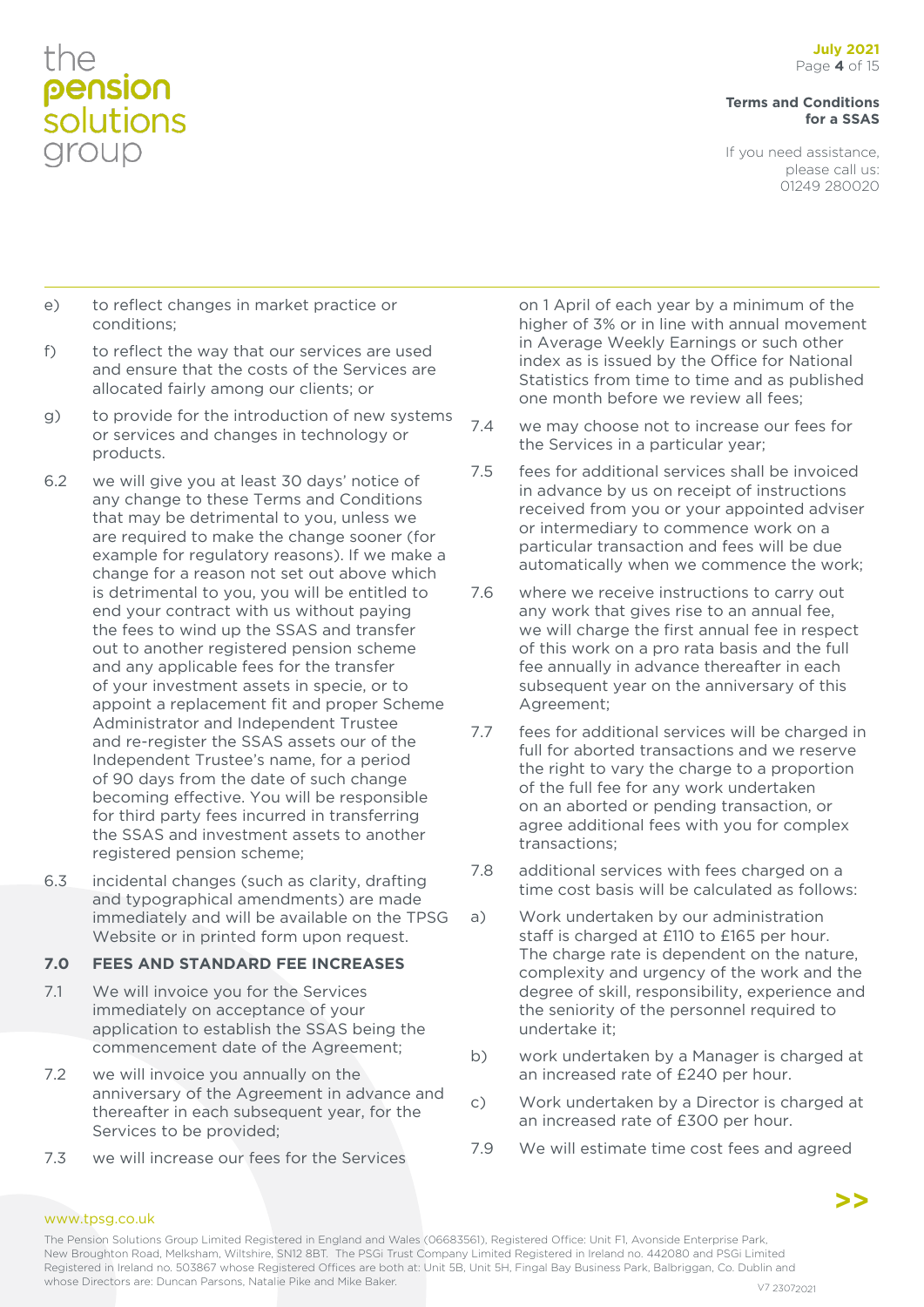#### **Terms and Conditions for a SSAS**

If you need assistance, please call us: 01249 280020

these in advance with you before work begins. We will keep time sheets and present these to you with an invoice for settlement 14 days afterwards. We will contact you immediately if circumstances are such that the original fee estimate is likely to be exceeded due to unforeseen complexity or delays beyond our control. A revised fee estimate will then be agreed with you. Where fees for additional services are based on minimum fees, the minimum fee will be charged in advance and any time cost element treated in the same way as above;

- 7.10 we will charge Value Added Tax in addition to our fees at the current UK prevailing rate for clients who are resident in the UK. We will not charge Value Added Tax in respect of our fees charged to clients who are not resident in the UK;
- 7.11 you agree to remunerate us for the Services undertaken by us either automatically under these Terms and Conditions or at your request and, receipt of application forms or written or verbal instructions by us from you, the member trustees or your adviser or intermediary constitutes a request for our services. You hereby undertake to pay us such fees that we deem are due at our absolute discretion in accordance with these Terms and Conditions;
- 7.12 except in so far as we are not permitted to do so by law, we reserve the right to exercise a lien over all documents, funds and records in our possession in relation to the SSAS until all outstanding fees and disbursements are paid in full.

### **8.0 PAYMENT TERMS AND UNPAID DEBTS**

- 8.1 All fees that we invoice for our services are due for payment by you immediately;
- 8.2 we will notify you of fees due and the amounts due by sending you a copy of the invoice in advance;
- 8.3 in the event that you cease to be a party to

the SSAS and in the event that a new properly constituted principal employer does not replace you, payment of our fees will become the responsibility of the member trustees from the resources of the SSAS;

- 8.4 should any fee remain unpaid for a period of fourteen days, we reserve the right to make arrangements with the Independent Trustee to collect the outstanding amount from the Trustees bank account in settlement and to cease providing the Services until such time as payment is made and you hereby authorise us to deduct such fees from the SSAS in accordance with these Terms and Conditions and at our absolute discretion and without further recourse to you;
- 8.5 where fees become payable from the SSAS we do not have a policy of maintaining minimum cash balances in the SSAS to settle our fees but it is the responsibility of the member trustees to ensure that sufficient funds are made available to enable us to settle our fees or retained in the SSAS bank account to cover settlement of our fees. You must not allow the SSAS to become overdrawn. If the outstanding charges due exceed the cash available in the SSAS to pay us we may sell investment assets in the SSAS to cover the outstanding amounts and in such circumstances the investment decision to sell investments shall be deemed to have been made unanimously by the member trustees;
- 8.6 if you owe us money which we cannot collect from the SSAS we have the absolute right of sale of investment assets in the SSAS (including those held in joint names) without recourse to you, the member trustees or your adviser to meet amounts you owe to us. If there is insufficient cash in the SSAS to meet any fees arising in the first three months following the establishment of the SSAS, we will not sell investment assets in the SSAS to pay these fees until the first three months following the establishment of the SSAS have elapsed;

**>>**

#### www.tpsg.co.uk

The Pension Solutions Group Limited Registered in England and Wales (06683561), Registered Office: Unit F1, Avonside Enterprise Park, New Broughton Road, Melksham, Wiltshire, SN12 8BT. The PSGi Trust Company Limited Registered in Ireland no. 442080 and PSGi Limited Registered in Ireland no. 503867 whose Registered Offices are both at: Unit 5B, Unit 5H, Fingal Bay Business Park, Balbriggan, Co. Dublin and whose Directors are: Duncan Parsons, Natalie Pike and Mike Baker. Value of the Value of the V7 23072021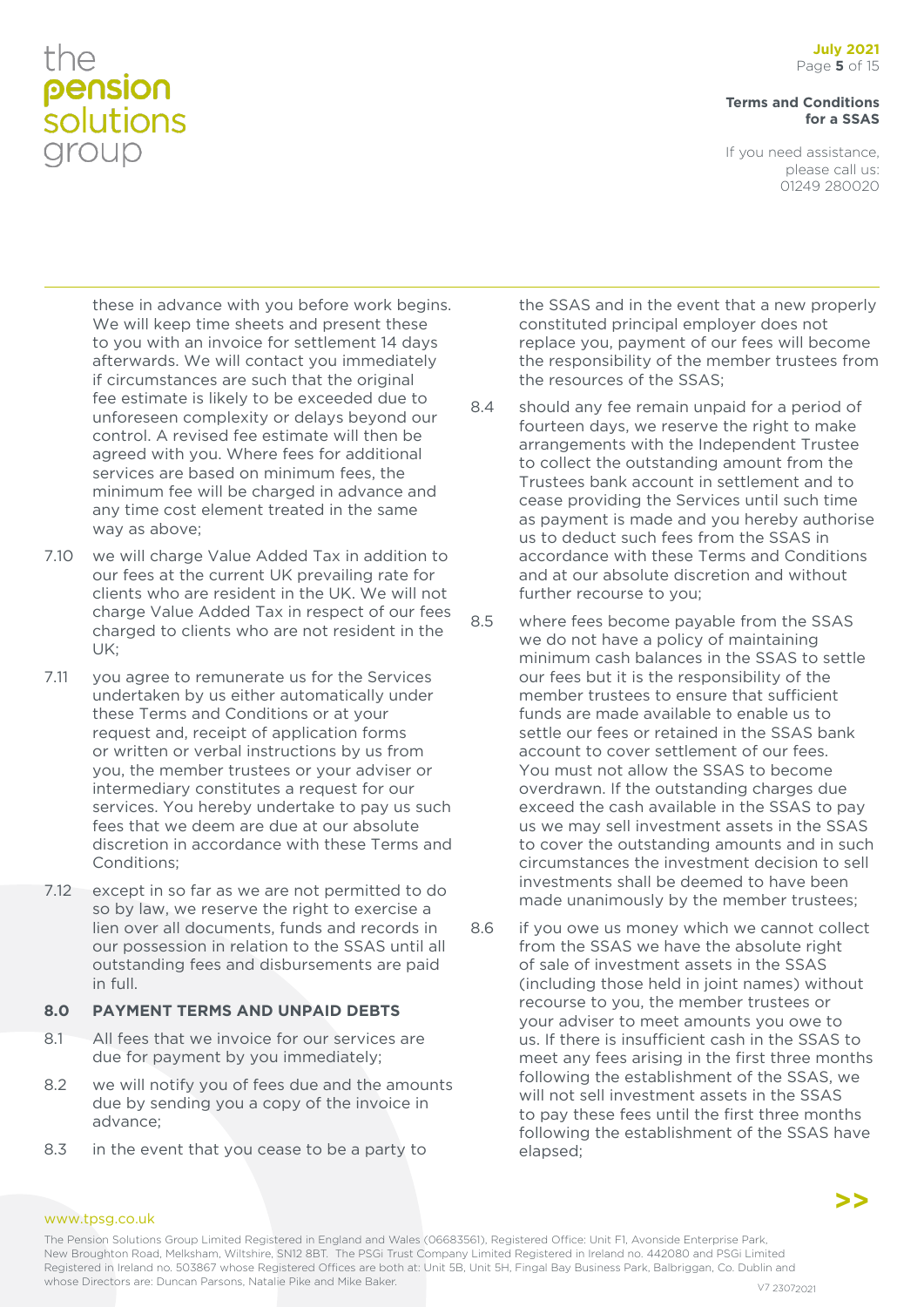#### **Terms and Conditions for a SSAS**

If you need assistance, please call us: 01249 280020

- 8.7 if we have to sell any investment assets to meet your obligations, we will charge the appropriate transaction fee at the rate set out in the Services and Fees;
- 8.8 we will review the SSAS for outstanding fees on a regular monthly basis. When selling investment assets to cover fees we will normally:
- a) sell investment assets from the largest available holding by value without notice, sufficient to cover the outstanding fees at our sole discretion. You should contact us if selling your largest holding may present a problem. If there are restrictions on selling the largest holding, we may sell an alternative holding at our discretion;
- b) where the sale of an investment asset would result in greater than 90.9% of the value of that holding being sold, we will sell the entire holding. This calculation shall be based on the most recent valuation available at the point of creating the sale instruction.
- 8.9 we do not accept any liability if this sale is made at a disadvantageous time or if you incur any other liability in relation to the sale e.g. penalties;
- 8.10 you will continue to be personally responsible to us for any outstanding balance due after investment assets have been sold or in the event investment assets cannot be sold and the difference in value will be immediately payable to us by you personally if a shortfall still remains;
- 8.11 we may charge you interest on money you owe to us at 5% above the Bank of England Base Rate for all fees that remain outstanding for more than 14 days. We may also make credit reference agencies aware of your payment record. This may affect your financial standing in the future. We may also immediately cancel, terminate and/or suspend any contract with you without having any resulting liability to you. If we need to take legal action against you for recovery of a debt

then you will be liable for any and all expenses incurred by us;

- 8.12 where we sell an investment asset in the SSAS, that sale may result in a gain or loss for the SSAS. We are not responsible for any losses incurred or for any tax consequences or associated costs or other liabilities which arise as a result of any sale;
- 8.13 if there are insufficient investment assets in the SSAS to meet the outstanding amounts we may enforce payment from your own personal funds and lapse the SSAS with no value.

### **9.0 THIRD PARTIES FEES AND DISBURSEMENTS**

- 9.1 Professional fees and disbursements for services charged by third parties such as but not limited to: solicitors, investment advisers, tax advisers, accountants, banks, actuaries, value added tax experts and stockbrokers are not our responsibility and are, to the extent that they are incurred in respect of the SSAS a cost of the SSAS, and will be met out of SSAS funds at our absolute discretion;
- 9.2 in addition to where we sell the SSAS's investment assets to cover fees under Clause 8, we may need to raise funds for other reasons, for example to send tax relief back to HMRC or to pay third party fees or charges. In these circumstances we will act in accordance with Clause 8 above but will only sell holdings to the degree required to meet the outstanding amounts.

#### **10.0 INVESTMENT DECISIONS AND INSTRUCTIONS**

10.1 The SSAS is a self directed occupational pension scheme and therefore the transactions the member trustees or their adviser instruct us to undertake with or without regulated advice are self directed by the member trustees on a unanimous basis and we will not take part in any of those decisions, investment related or otherwise. All investment and other decisions the member

www.tpsg.co.uk

The Pension Solutions Group Limited Registered in England and Wales (06683561), Registered Office: Unit F1, Avonside Enterprise Park, New Broughton Road, Melksham, Wiltshire, SN12 8BT. The PSGi Trust Company Limited Registered in Ireland no. 442080 and PSGi Limited Registered in Ireland no. 503867 whose Registered Offices are both at: Unit 5B, Unit 5H, Fingal Bay Business Park, Balbriggan, Co. Dublin and whose Directors are: Duncan Parsons, Natalie Pike and Mike Baker. Value of the Value of the V7 23072021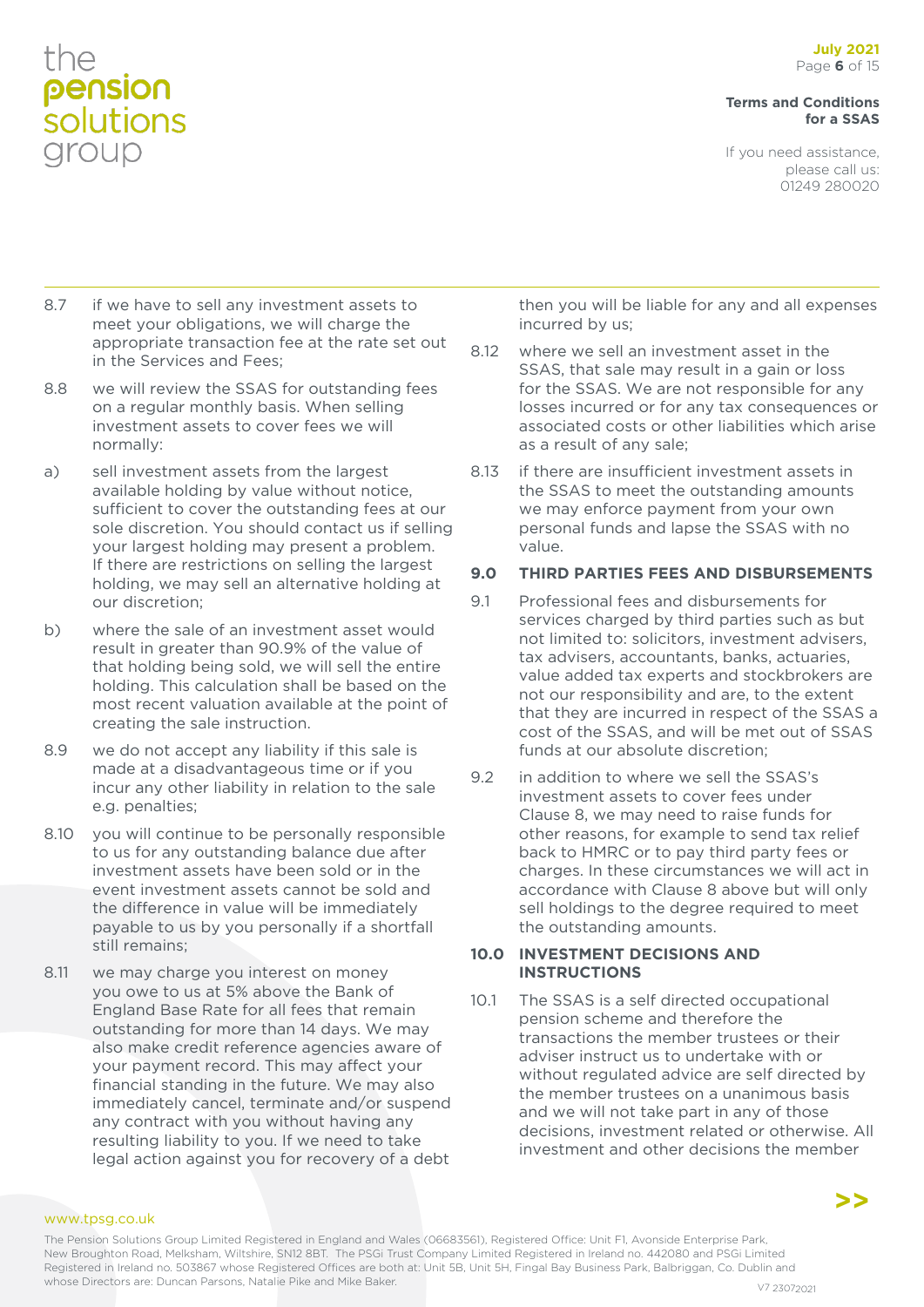#### **Terms and Conditions for a SSAS**

If you need assistance, please call us: 01249 280020

trustees make carry risk and it is for the member trustees to take advice and properly assess those risks and the suitability of the decisions the member trustees make;

- 10.2 certain investments may entail greater potential risk than others and the member trustees may direct us to consider permitting alternative, esoteric, unregulated/ unauthorised or other non-mainstream investments in illiquid or other non-standard investment assets, some of which may be higher risk than others. We will carry out due diligence in respect of all the member trustees specified investment proposals in order to:
- a) take reasonable steps to determine the validity of the investment's legal structure;
- b) take reasonable steps to determine the suitability of the investment for the SSAS, strictly and only in terms of its compatibility with pension tax law and HMRC practice;
- c) take reasonable steps to verify that the investment is a bona fide investment being run and managed by competent individuals;
- d) determine the appropriateness of the investment for the underlying beneficiaries, strictly and only in terms of whether it is an investment permitted to be made by ordinary retail clients or if it is an investment the marketing of which is restricted only to retail clients who are either high net worth investors, sophisticated investors or another restricted or controlled category of investor; and
- e) take reasonable steps to determine if the investment will not on the face of it result in unauthorised payments.
- 10.3 our agreement to the member trustees making the investment does not constitute a recommendation or endorsement by us of the investment or constitute participation by us in the investment decision itself or the provision of any kind of advice;
- 10.4 we will not permit investments that fail our investment due diligence process and we will permit or refuse an investment at our absolute discretion. Our due diligence process is not a substitute for the member trustees need to take professional advice or for the member trustees or their adviser to carry out their own due diligence in order to satisfy themselves as to the validity, risks and suitability of the investment before the member trustees make an investment decision as to whether to invest or not;
- 10.5 we will accept no liability for the failure of investments self-directed by the member trustees or for investment losses due to poor performance or otherwise. We will take reasonable steps to carry out due diligence in a timely fashion but this will be dependent on the co-operation of the member trustees, their adviser and the investment provider and we will not accept responsibility for delays caused by third parties or any financial losses whatsoever or howsoever incurred;
- 10.6 you authorise us to act from time to time on instructions given in any manner (including but not limited to verbal, written and electronic instructions) in circumstances where we reasonably believe those instructions to have emanated from the member trustees or any person, adviser or firm the member trustees have authorised to act on their behalf;
- 10.7 if the member trustees do not provide us with investment instructions then pension contributions, transfer payments from other registered pension schemes, investment sale proceeds or investment return in the form of cash and other cash deposits will remain in the SSAS trustee bank account and may not achieve a very good rate of interest or any investment return at all. It is the member trustee's responsibility to identify and monitor cash deposits that have not been invested and we will not accept any responsibility or liability

www.tpsg.co.uk

The Pension Solutions Group Limited Registered in England and Wales (06683561), Registered Office: Unit F1, Avonside Enterprise Park, New Broughton Road, Melksham, Wiltshire, SN12 8BT. The PSGi Trust Company Limited Registered in Ireland no. 442080 and PSGi Limited Registered in Ireland no. 503867 whose Registered Offices are both at: Unit 5B, Unit 5H, Fingal Bay Business Park, Balbriggan, Co. Dublin and whose Directors are: Duncan Parsons, Natalie Pike and Mike Baker. V7 23072021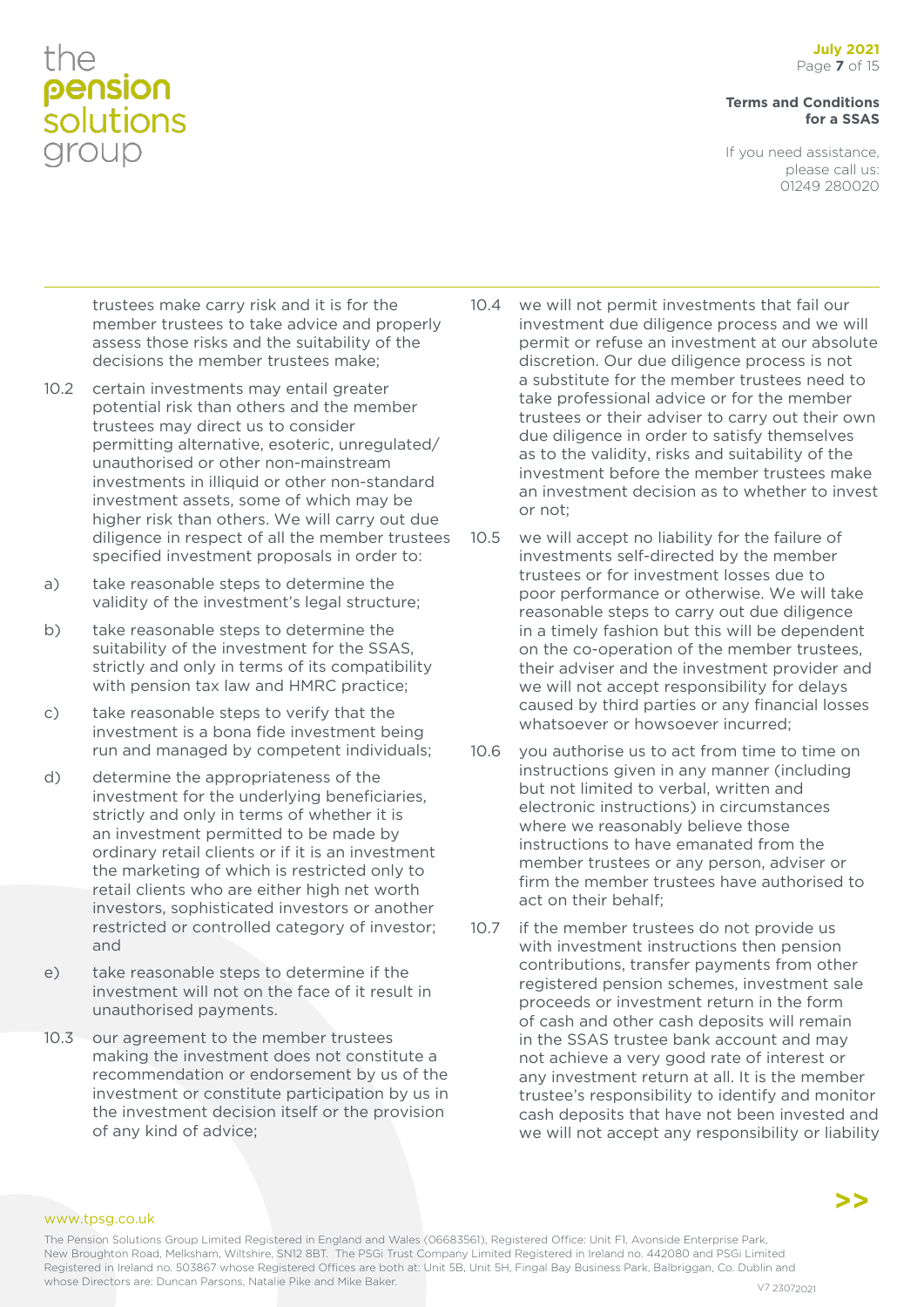#### **Terms and Conditions for a SSAS**

If you need assistance, please call us: 01249 280020

for losses or lack of or poor investment return if the member trustees do not invest this cash;

10.12 Where you are selling investments in a currency other than GBP, you must consider the exchange rate implications of doing so as the proceeds will be remitted to the SSAS bank account in GBP and we are under no obligation to remind you of this and we will not accept liability for currency conversion transactions that you deem to be unfavourable.

#### **11.0 SERVICE STANDARDS**

- 11.1 We will provide you with administration services in accordance with the standards as detailed in our SSAS Services Standards. We reserve the right to vary Service Standard times in the event of a change in governing legislation or internal procedure and any such variation will be confirmed in advance and in writing;
- 11.2 Where we are asked by you to perform a number of services simultaneously, it is your responsibility to take into account and factor into your requirements the length of time we allocate to a particular service under our Service Standards and to note that the performance of some services are contingent on the completion of other services first and in such cases, our Service Standard turnaround times will stack, example: set up of a new SSAS and a pension transfer to your new SSAS.

#### **12.0 APPLICABILITY OF THE SSAS TRUST DEED AND RULES**

- 12.1 You acknowledge that the SSAS is governed by the Trust Deed and Rules ("the Rules") as amended by subsequent deeds. The Rules set out how the SSAS operates and our powers, the powers of the General Trustees and the powers of the Independent Trustee, acting together as the Trustees;
- 12.2 if there are any conflicts between these Terms and Conditions and the Rules, the Rules will

prevail. If there is any conflict between the Terms and Conditions, the Rules, or any other of our documents concerning the SSAS, and the Finance Act 2004 (as amended), then the Finance Act 2004 (as amended) will prevail. All payments or transfers to or from the SSAS and the operation of the SSAS in general will be subject to the legislation in force at the time;

12.3 we act as the SSAS Scheme Administrator and will administer the SSAS in accordance with the Rules. Individuals accepting admission to the membership of the SSAS agree to be bound by the Rules, which are available from us on written request.

#### **13.0 BANK ACCOUNT AND CURRENCY CONVERSION**

- 13.1 We will direct the Independent Trustee to open a trustee bank account or accounts with our preferred bank for the SSAS to which the Independent Trustee will be sole signatory and the Independent Trustee will operate the account(s) under the direction of the Trustees;
- 13.2 we may provide, at your request and at our discretion, access to currency exchange services with whom we have terms of business, in order to provide potentially better exchange rates on currency conversion, although we shall have no obligation to do so. Where we have agreed with you or your adviser to use a currency exchange service with whom we have terms, we will obtain an exchange rate quotation for you or your adviser to consider and if you or your adviser accept the exchange rate quotation, we will complete the transaction without further reference to you or your adviser, provided the rate has not moved by plus or minus 100 basis points. Currency exchange transactions are time sensitive and will ultimately be undertaken subject to our full and unfettered discretion and we will accept no liability for movements that are inherent in the currency exchange market.

www.tpsg.co.uk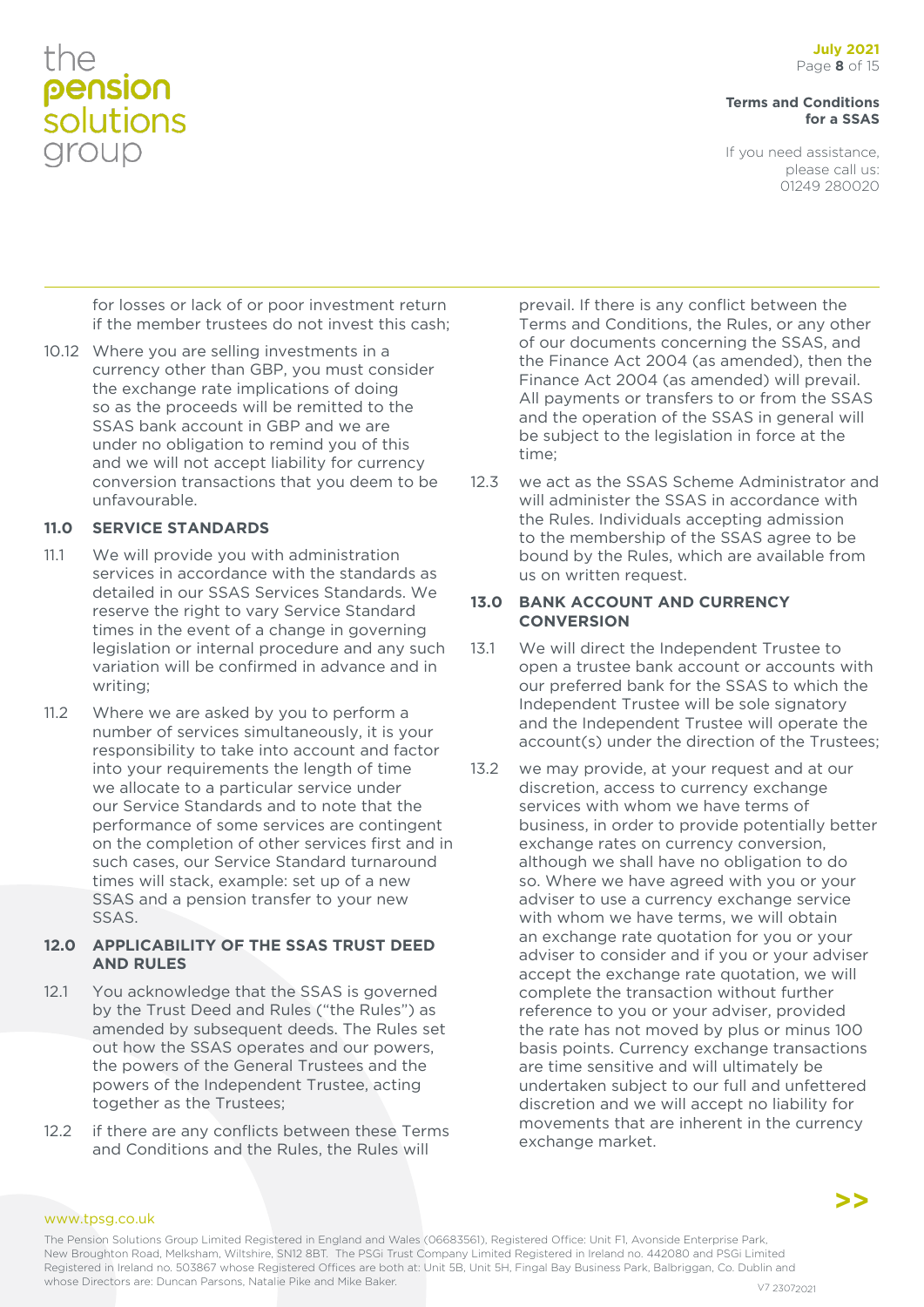#### **Terms and Conditions for a SSAS**

If you need assistance, please call us: 01249 280020

#### **14.0 COMMUNICATIONS WITH YOU**

- 14.1 Please send any written instructions to The Pension Solutions Group Limited. We will rely on any communication, including verbal communications which we reasonably believe to have emanated from you or on your behalf. We have appropriately strict security procedures in place to help protect the SSAS and to verify your identity, so you will be required to honour any instruction made by you or on your behalf and you will be responsible for the fees and expenses incurred. Where the member trustees would like us to invest SSAS money in a particular way, and we have not already agreed this with them, they must provide investment instructions for each individual payment and/or cash transfer made to the SSAS. If the member trustees do not provide such instruction, the payment will be held in cash. All investments are subject to our due diligence process.
- 14.2 you are responsible for providing us with the correct contact details, including your postal and email address. When we write to you it will be sent by standard post (or if you request it we can send it by registered post, provided that you pay for the postage) or, in certain circumstances, we will contact you by email. Cheques will always be sent by standard post;
- 14.3 you must provide us with your permanent trading address to which we shall send all postal correspondence. If you change your postal or email address in the future, please tell us immediately. You accept that it is your responsibility to ensure that the postal address, email address and other contact information we have for you are active and up to date;
- 14.4 we are not responsible for the loss of any documents, or the cost of replacing them, or for any other loss, cost or expense resulting from delay, or failure of delivery of, any communication we send or receive.

Provided that we send you correspondence to the email address and/or postal address you have provided, we will not be deemed to have failed in any duty of privacy, nor be liable for any losses, costs or expenses which may arise from a third party intercepting the communications;

- 14.5 you may request duplicates of documents in relation to the SSAS and copy correspondence and entries in books relating to you for which we may charge a reasonable fee;
- 14.6 you must protect the SSAS details and the associated passwords (if applicable) and report any information loss, suspected theft or misuse of the SSAS to us immediately by calling us;
- 14.7 you acknowledge that the electronic transmission of information via the Internet, email or otherwise has inherent risks. Despite the inherent risks (and particularly the risk of access by unauthorised parties), unless otherwise agreed, you authorise us to communicate electronically with you and all third parties, including by email, on all matters related to the Agreement, the Services and the SSAS. You agree that we shall have no liability to you for any loss arising directly from the use of electronic communications, except where caused by our own gross negligence;
- 14.8 we shall have no responsibility or liability to you or to any third party on any basis (other than in circumstance of our own bad faith or wilful default) in respect of any error, omission, claim or loss arising from or in connection with the communication of information to you or a third party electronically, nor any reliance upon such information, unless you or the third party would have been entitled to rely on that information under the Agreement, as if such information had been provided in writing;
- 14.9 our systems are for business use. We intercept

#### www.tpsg.co.uk

The Pension Solutions Group Limited Registered in England and Wales (06683561), Registered Office: Unit F1, Avonside Enterprise Park, New Broughton Road, Melksham, Wiltshire, SN12 8BT. The PSGi Trust Company Limited Registered in Ireland no. 442080 and PSGi Limited Registered in Ireland no. 503867 whose Registered Offices are both at: Unit 5B, Unit 5H, Fingal Bay Business Park, Balbriggan, Co. Dublin and whose Directors are: Duncan Parsons, Natalie Pike and Mike Baker. Value of the Value of the V7 23072021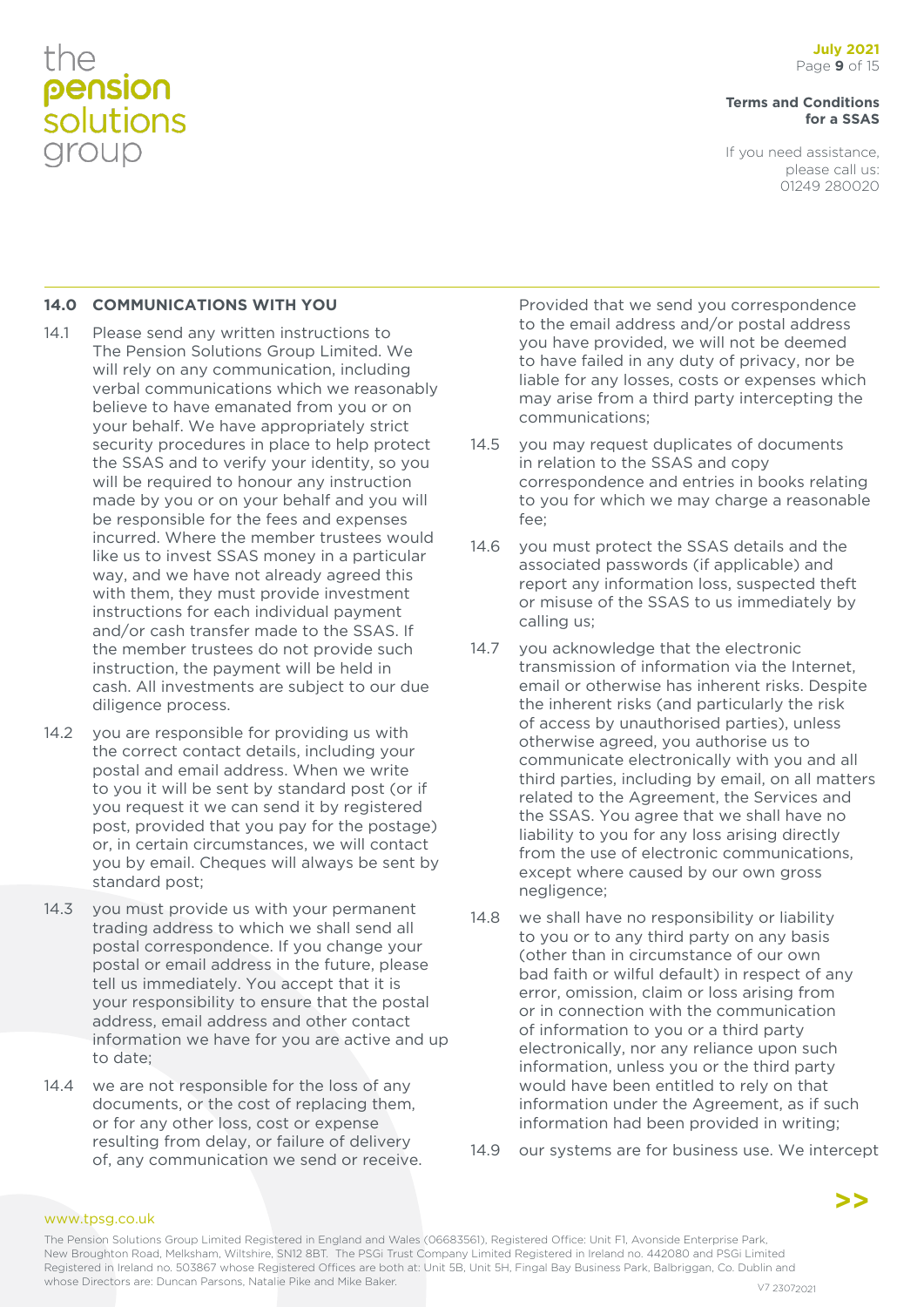#### **Terms and Conditions for a SSAS**

If you need assistance, please call us: 01249 280020

and monitor communications through our systems to ensure compliance with our internal rules, to ensure compliance with laws and regulations and to investigate matters brought to our attention. You consent to us intercepting and monitoring electronic communications between you and those using our systems.

#### **15.0 YOUR RESPONSIBILITY AND REPORTING TO US**

- 15.1 You and the member trustees undertake to advise us in writing of any changes to the following:
- a) the personal circumstances of any member trustee such as (but not limited to) private residential address, marital status and any other relevant personal information;
- b) your advisers, intermediary or their details;
- c) the member trustees nominated beneficiaries;
- d) your entitlement to tax relief;
- e) your trading address;
- f) the legal status of you as Principal Employer or that of any other Sponsoring Employers.
- 15.2 you also undertake to ensure that you and the individuals who you intend to admit to the membership of the SSAS provide us with complete, accurate and timely information or instruction necessary to join the SSAS and for us to administer the SSAS, to provide us with any information that we may reasonably request for the purpose of operating the SSAS and you accept that we will not be responsible for any consequences that may arise from failure to do so or the inaccuracy of the information and that such failures or inaccuracies may result in additional fees being charged.

### **16.0 DATA PROTECTION**

16.1 We, the Independent Trustee and the SSAS are all registered as data controllers under UK data protection laws and we comply with

these laws. The fees due on registration of the SSAS and annually thereafter will be met by you;

- 16.2 we will take all reasonable care to prevent any unauthorised access to your personal data. You may obtain further information about our registration by viewing the Data Protection Public Register at www.ico.gov.uk;
- 16.3 by you applying to us to establish the SSAS and by the member trustees accepting admission to the membership of the SSAS, you and the member trustees are giving positive consent for us to obtain, store and process personal data about you and them;
- 16.4 we may obtain information (including personal data) from you and the member trustees when administering the SSAS during the course of our relationship. Any new information provided may be used to update an existing record we hold for you or the member trustees;
- 16.5 all information provided by you and the member trustees to us shall be held in the strictest confidence and will not be disclosed to any third party other than to the advisers, agents or other third parties to which you have authorised us to disclose information, firms we have appointed to carry our professional services for the SSAS or its investment assets or to the appropriate tax, regulatory authorities or other government agencies;
- 16.6 it is our practice to retain information and documentation relating to you and the member trustees for a reasonable time after enquiries have been made by you or your adviser to us (whether or not an agreement is subsequently entered into) and in any event we will keep records for a minimum of seven years after the end of our provider/ client relationship. Thereafter, unless separate arrangements have been made, we may destroy or erase the information and documentation without reference you.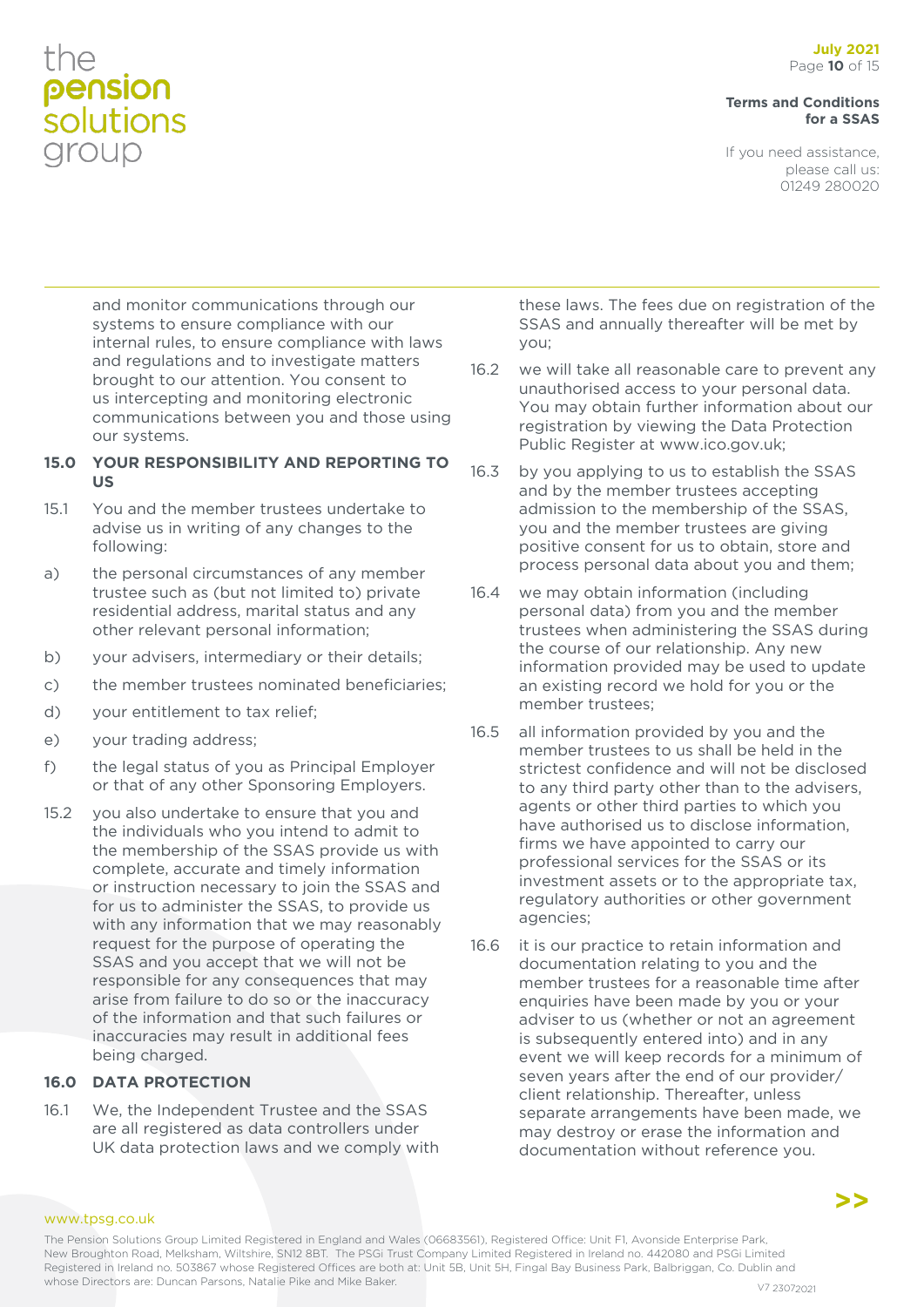#### **Terms and Conditions for a SSAS**

If you need assistance, please call us: 01249 280020

#### **17.0 YOUR RIGHTS REGARDING YOUR PERSONAL INFORMATION**

- 17.1 If you would prefer not to receive direct marketing information or be contacted to provide feedback, please let us know. You may contact us by telephone or you may write to us to give us instructions;
- 17.2 you have the right to request a copy of the personal data we hold about you. If you would like a copy of some or all of this information you may contact us by telephone or in writing. We may charge a nominal fee for providing this information. If any of the information we hold is inaccurate, you can ask us to make any necessary amendments.

#### **18.0 USE OF YOUR PERSONAL DATA**

- 18.1 The personal data provided to us may be used for a number of different purposes including:
- a) to manage and administer the SSAS and as detailed in these Terms and Conditions;
- b) to obtain quotations or arrange investments or insurance;
- c) if you complete an application on behalf of the applicant pursuant to a power of attorney, the personal data which you provide about the applicant (including information about the applicant's mental health) may be processed by us as set out in these Terms and Conditions. In addition, information about your position as attorney will be held for the purpose of administering the product or service for which the applicant has applied;
- d) to comply and cooperate with regulators and the courts and to comply with our legal obligations;
- e) the transfer of information to the Official Receiver or appointed insolvency practitioner(s) for the administration of the SSAS if we receive notice of or are informed of your administration, liquidation, insolvency or bankruptcy or of any insolvency proceedings/ arrangements;
- f) for analysis and research;
- g) to keep you informed, by mail, e-mail, telephone or other reasonable means, of other services which we consider may be of interest to you (unless you ask us not to);
- h) to obtain your feedback on a product or service, either direct or via a third party appointed by us (we will only provide your name and email address for these purposes and the third party will have no access to any other personal data whatsoever);
- i) we may use aggregated data (always in a form such that individual clients cannot be identified) for the purposes of providing services such as 'most popular' information on our Website, or to provide management information or other services to third parties.

#### **19.0 SHARING YOUR INFORMATION**

- 19.1 All personal data will be treated in confidence and will not be given to any third parties unless one or more of the following conditions apply:
- a) where required or permitted by law or for regulatory reasons;
- b) for the purpose of providing you with the Services under these Terms and Conditions; or
- c) where you have otherwise given us your permission.
- 19.2 we may use another of our group companies or external third parties to process your information on our behalf in accordance with the purposes set out in these Terms and Conditions. By providing us with your personal data you consent to such information being processed by ourselves, another of our group companies and our appointed third parties. We will not sell, trade, or rent your personal information to others;
- 19.3 there may be occasions when we are required to transfer your personal data to a third party who may process data outside of the EEA for the following purposes:

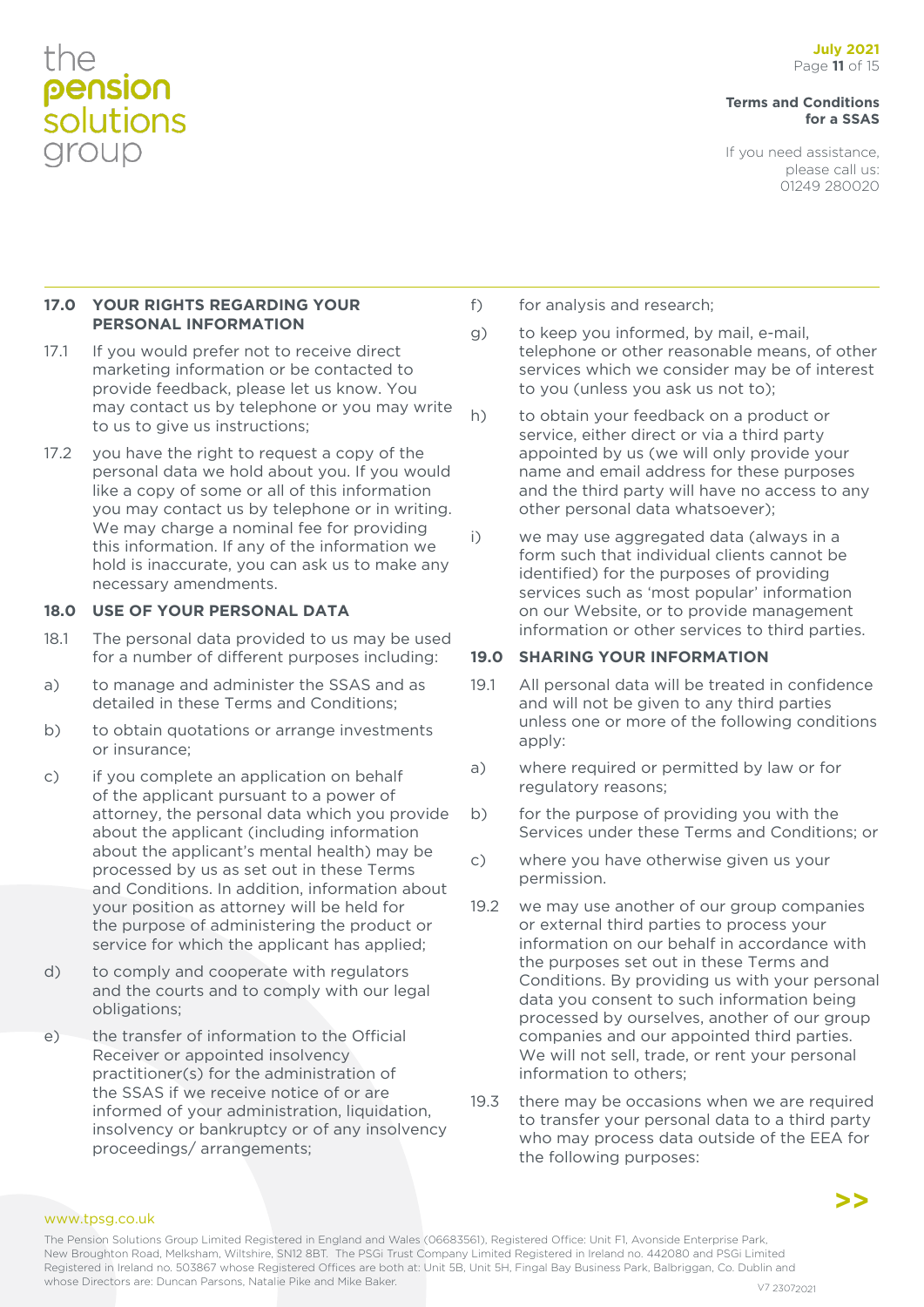#### **Terms and Conditions for a SSAS**

If you need assistance, please call us: 01249 280020

- a) where a fund group in which you hold units requests details of investors in their funds to comply with their regulatory obligations; and
- b) in order to obtain quotations or to arrange investments or insurance.
- 19.4 by providing us with your personal data you consent to such information being processed by us and our appointed third parties in the manner and for the purposes set out in these Terms and Conditions.

#### **20.0 ASSIGNMENT, DELEGATION AND THIRD PARTIES WE APPOINT**

20.1 We may appoint any person (whether connected to us or not) to advise on or perform any of our functions or responsibilities under these Terms and Conditions. This contract may be assigned in whole or in part, but only if this does not offer you a poorer service and if your rights are not prejudiced by the assignment. Any of our group companies shall be entitled to enforce provisions of these Terms and Conditions which shall apply to it as if it were a party to the contract.

#### **21.0 CUSTODY OF INVESTMENT ASSETS AND CLIENT MONEY**

21.1 All cash and investment assets in the SSAS are held under trust in the name of the Independent Trustee and the member trustees in accordance with the Rules. The Independent Trustee is a non-trading company which acts as a bare trustee to hold the SSAS investment assets. Detailed records of all SSAS investment assets in the SSAS will be kept at all times. Certain noncash investments may be held by a third party nominee in an account opened in the names of the Independent Trustee and the member trustees under the trust depending on the nature of the investments and your specific investment instructions or by an approved third party custodian to our order. We do not accept liability for any default or mistakes by

any third party who is the nominal holder, or has some other form of custody, of the SSAS investment assets;

- 21.2 we will not normally exercise any voting rights in respect of any of the SSAS investments assets;
- 21.3 cash in the SSAS will be held in the trustee bank account opened for the SSAS. Interest is earned on the cash balances held in the SSAS bank accounts. The applicable interest rate on cash balances from time to time is available from us upon request. The interest received will be credited directly to the SSAS bank account by the bank. We do not retain any portion of the bank interest the SSAS bank account earns, all of it is credited to the SSAS;
- 21.4 under no circumstances will we hold client money.

### **22.0 STATEMENTS AND VALUATIONS**

- 22.1 We will provide annual SSAS valuations and we will prepare annual SSAS Accounts, which will be prepared at 5 April each year, and these will be sent to you and your adviser. Illiquid or other investment assets which are difficult to value may take some time to value;
- 22.2 you may request ad hoc statements for the SSAS which will be produced for the fees set out in the Services and Fees;
- 22.3 if we issue to you more than the proper amount of investments you must immediately notify us and take all reasonable steps to assist us with rectification as soon as possible.

### **23.0 REAL PROPERTY INSURANCE**

23.1 In the event the SSAS holds real property investment assets, we will arrange insurance in the names of the Trustees of the SSAS at our sole discretion with the insurer of our choice and the premiums and charges will be met by the SSAS.

#### **24.0 ANTI MONEY LAUNDERING AND TERRORIST FINANCING**

www.tpsg.co.uk

The Pension Solutions Group Limited Registered in England and Wales (06683561), Registered Office: Unit F1, Avonside Enterprise Park, New Broughton Road, Melksham, Wiltshire, SN12 8BT. The PSGi Trust Company Limited Registered in Ireland no. 442080 and PSGi Limited Registered in Ireland no. 503867 whose Registered Offices are both at: Unit 5B, Unit 5H, Fingal Bay Business Park, Balbriggan, Co. Dublin and whose Directors are: Duncan Parsons, Natalie Pike and Mike Baker. Value of the Value of the V7 23072021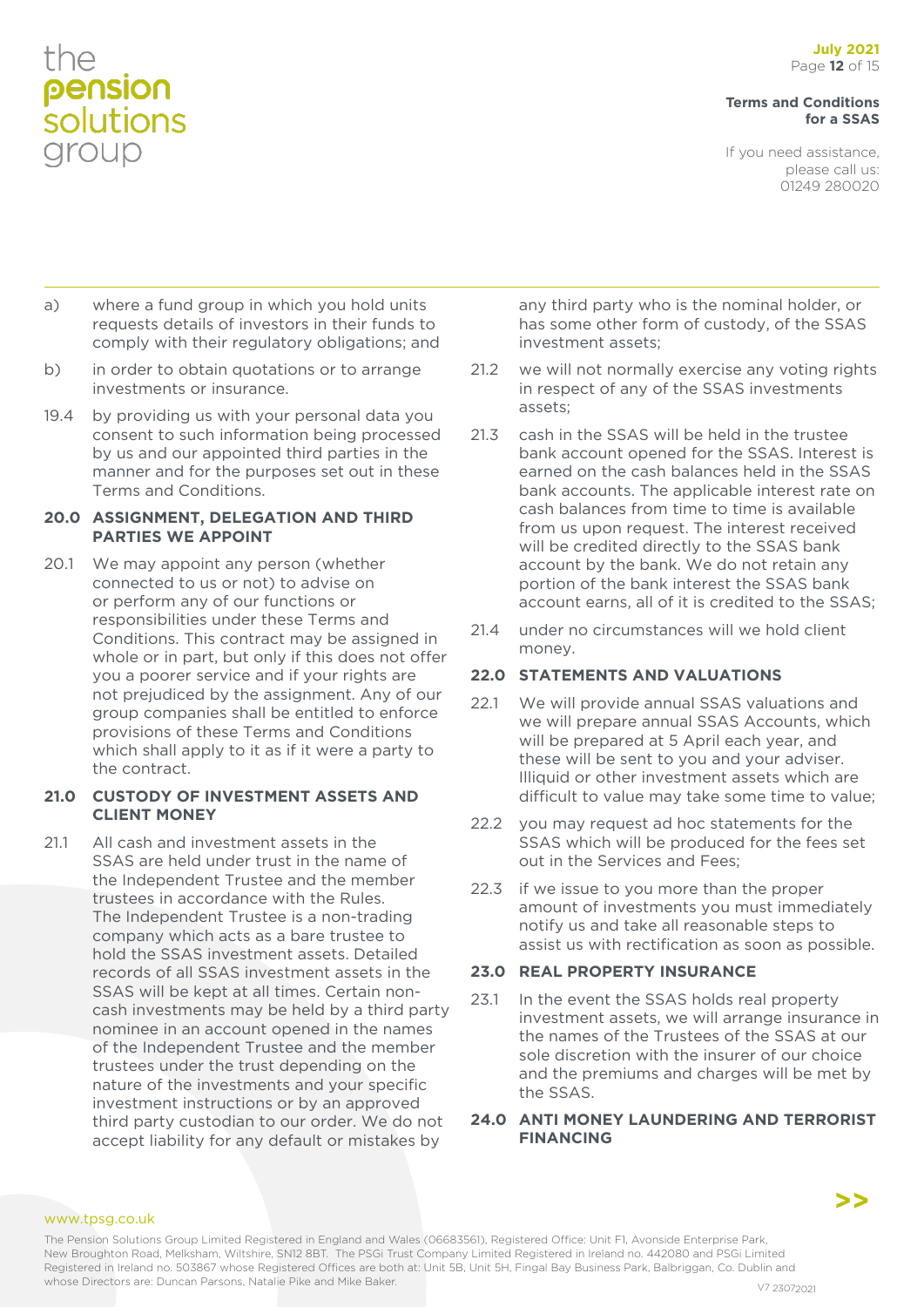#### **Terms and Conditions for a SSAS**

If you need assistance, please call us: 01249 280020

24.1 You acknowledge and accept that we have legal obligations under the United Kingdom's anti money laundering and terrorist financing legislation. Under this legislation we are required to obtain evidence of your identity and the identity of the member trustees and keep this up to date. If, during the course of the relationship between you and us, we have reasonable grounds for knowing or suspecting that an individual or entity is engaged in money laundering or terrorist financing, we are legally obliged to report that suspicion to the relevant authority. If we fail to make a report, we will be committing an offence. The legislation also makes it an offence for us to disclose that we have made a report if to do so might impede an investigation.

### **25.0 INTELLECTUAL PROPERTY RIGHTS**

- 25.1 We retain all copyright and other intellectual property rights in everything developed by us either before, during the course of the Agreement and after the Agreement is terminated, including rights to all materials provided by us, although the fees you pay to us under the Agreement will give you a licence to use these materials for the purposes for which they were created;
- 25.2 all documents in our possession or control, generated by us or addressed to us, relating to the Agreement and the Services shall be our sole property.

### **26.0 CONFLICTS OF INTEREST**

26.1 We are determined to treat our clients fairly at all times. We may receive reasonable gifts from product providers, but these are closely managed to ensure client interests are not affected. In case conflicts arise between the interests of any of the companies in our group, our employees and our clients and also between clients, or between the interests of our companies as both the SSAS Scheme Administrator and Independent Trustee, we have a policy in place to ensure that we identify and handle conflicts fairly and

treat our clients with honesty and integrity at all times. We and the other companies in our group may undertake other roles on your behalf, including investment and administration roles and we will uphold our conflict of interest policy in the course of undertaking such roles. A copy of our full Conflicts of Interest Policy is available on request.

### **27.0 COMPLAINTS**

- 27.1 You should contact us immediately if you are dissatisfied with any aspect of our service. Please write to us by post, email or fax or telephone us to tell us about your complaint;
- 27.2 vour complaint will be handled in accordance with our Complaints Policy. We treat every complaint very seriously and aim to resolve each complaint fairly and promptly. We have a written policy, available upon request, about how we deal with complaints and how we ensure each complaint is dealt with promptly and fairly. If you have cause to complain for any reason we will automatically send you our complaint information document;
- 27.3 we hope to resolve all complaints amicably. However, should we fail to resolve a complaint to your satisfaction or if we fail to do so within eight weeks of receiving your complaint, you can also direct your complaint to the Pensions Ombudsman Service at 11 Belgrave Road, London SW1V 1RB. Telephone: 020 7630 2200 or at https://www.pensions-ombudsman.org. uk.

### **28.0 FINANCIAL SERVICES COMPENSATION SCHEME**

28.1 Under the FCA rules, you may be protected by the Financial Services Compensation Scheme (FSCS). You may be entitled to compensation from the FSCS if an investment provider cannot meet its obligations because it becomes insolvent. In the event of the bank or credit institution which holds cash becoming insolvent you may be entitled to compensation from the FSCS. The level

**>>**

#### www.tpsg.co.uk

The Pension Solutions Group Limited Registered in England and Wales (06683561), Registered Office: Unit F1, Avonside Enterprise Park, New Broughton Road, Melksham, Wiltshire, SN12 8BT. The PSGi Trust Company Limited Registered in Ireland no. 442080 and PSGi Limited Registered in Ireland no. 503867 whose Registered Offices are both at: Unit 5B, Unit 5H, Fingal Bay Business Park, Balbriggan, Co. Dublin and whose Directors are: Duncan Parsons, Natalie Pike and Mike Baker. Value of the Value of the V7 23072021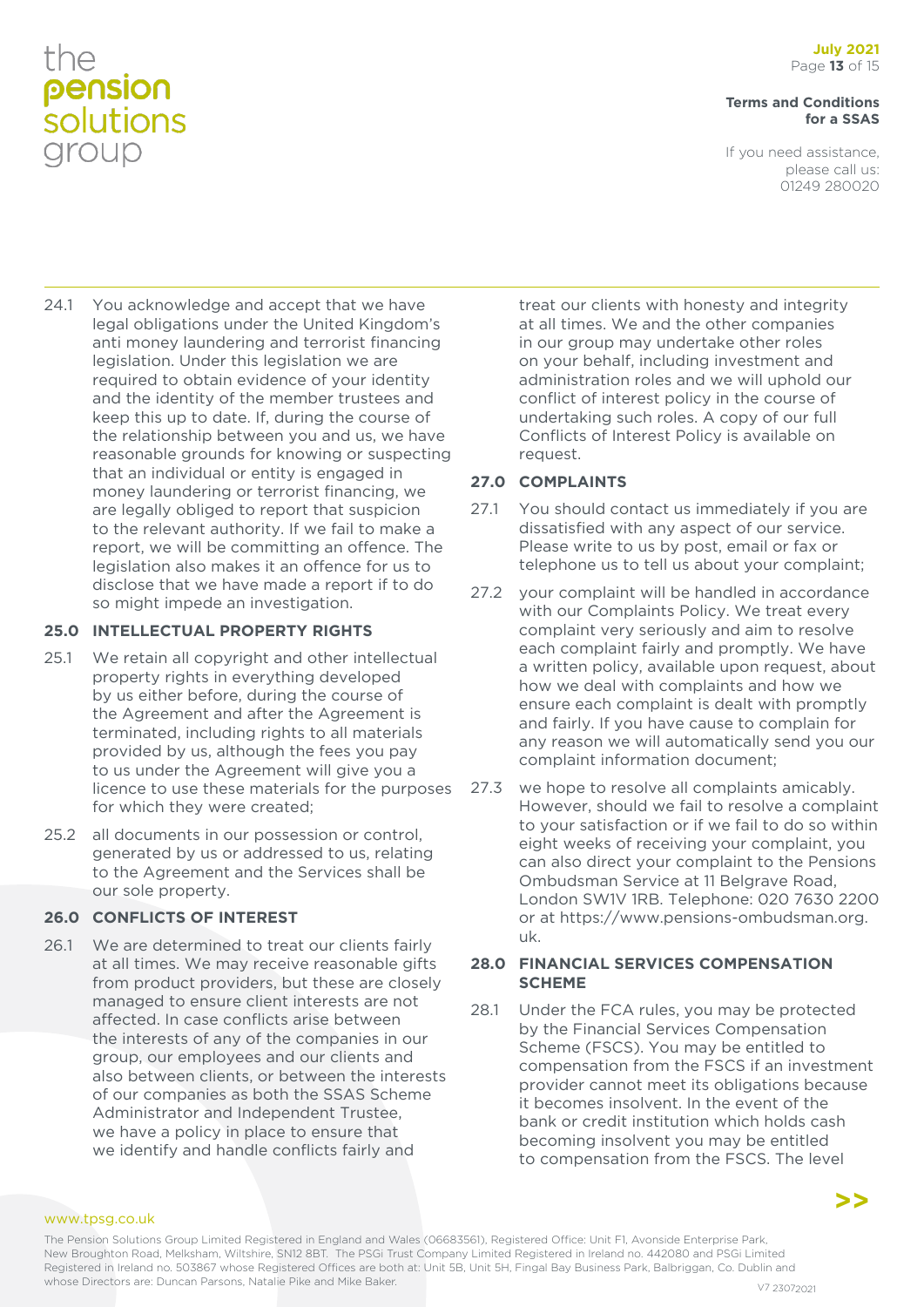**Terms and Conditions for a SSAS**

If you need assistance, please call us: 01249 280020

of compensation depends on the type of business being conducted;

- 28.2 the maximum amount of compensation in respect of the account-holding bank's insolvency is £85,000. The maximum amount of compensation in respect of FCA authorised investments is £50,000. Unauthorised and unregulated investments are generally not protected by the FSCS and you may not qualify to invest in such investments. We may permit at our absolute discretion certain unregulated and unauthorised investments in the SSAS but only if they have passed our due diligence process and only if you are able to qualify as one of the restricted categories of investor permitted to invest in such products, if applicable. You must check the status of each investment you consider making so far as compensation protection is concerned before providing us with investment instructions. Further information about compensation arrangements is available from the FSCS (www.fscs.org.uk).
- 28.3 The SSAS is an occupational pension scheme regulated by the Pensions Regulator and is not therefore an FCA regulated pension scheme. As such the SSAS is not itself protected by the FSCS but qualifying investments in the SSAS may enjoy such protection. You should consult with an adviser to determine which investments are protected under FSCS and which are not as part of your investment decision-making process.

### **29.0 TAXES**

29.1 You remain entirely responsible for the management of your tax affairs, including making any applicable returns and payments and complying with any applicable laws and regulations. You are also responsible for ensuring that you obtain all applicable information to complete any applicable Terms and Conditions, you are responsible for the declarations you make to us in respect of your tax status and acknowledge and agree that you shall be responsible for complying with

any applicable reporting requirements;

- 29.2 where fees charged by us are expressly stated as exclusive of any tax duty or levy which may arise on them (and in particular exclusive of Value Added Tax), we will add these taxes, duties or levies to the balance of fees as is appropriate;
- 29.3 all payments made to member trustees related to income from the SSAS shall be subject to deduction of any applicable taxes.

#### **30.0 PENSION CONTRIBUTIONS TO THE SSAS AND TAX RELIEF**

- 30.1 You and the member trustees are responsible for ensuring that contributions made to the SSAS are within the overall limits for tax relief. We will automatically set the last day of the Pension Input Period in which the SSAS is established to the 5 April immediately following the date on which the SSAS is established. We will automatically set the last day of each successive Pension Input Period as 5 April. If, in a Tax Year, the total aggregate pension contributions made to the SSAS and any other registered pension scheme of which a member trustee is a member exceed the maximums permitted by pension tax law this may give rise to tax charges on the member trustee concerned;
- 30.2 We may calculate on your behalf or on behalf of a member trustee the maximum pension contribution permissible in a given tax year, including any carried forward relief applicable to a member trustee but we will do so based on the information provided to us by you or the member trustee or a third party pension provider or your adviser and we shall be entitled to rely upon the information provided to us in doing so.
- 30.3 we will not accept responsibility or liability for any tax charges levied by HMRC on overpaid pension contributions.
- 30.4 Where investment income is received net, we reclaim tax where permitted by, and in

www.tpsg.co.uk

The Pension Solutions Group Limited Registered in England and Wales (06683561), Registered Office: Unit F1, Avonside Enterprise Park, New Broughton Road, Melksham, Wiltshire, SN12 8BT. The PSGi Trust Company Limited Registered in Ireland no. 442080 and PSGi Limited Registered in Ireland no. 503867 whose Registered Offices are both at: Unit 5B, Unit 5H, Fingal Bay Business Park, Balbriggan, Co. Dublin and whose Directors are: Duncan Parsons, Natalie Pike and Mike Baker. V7 23072021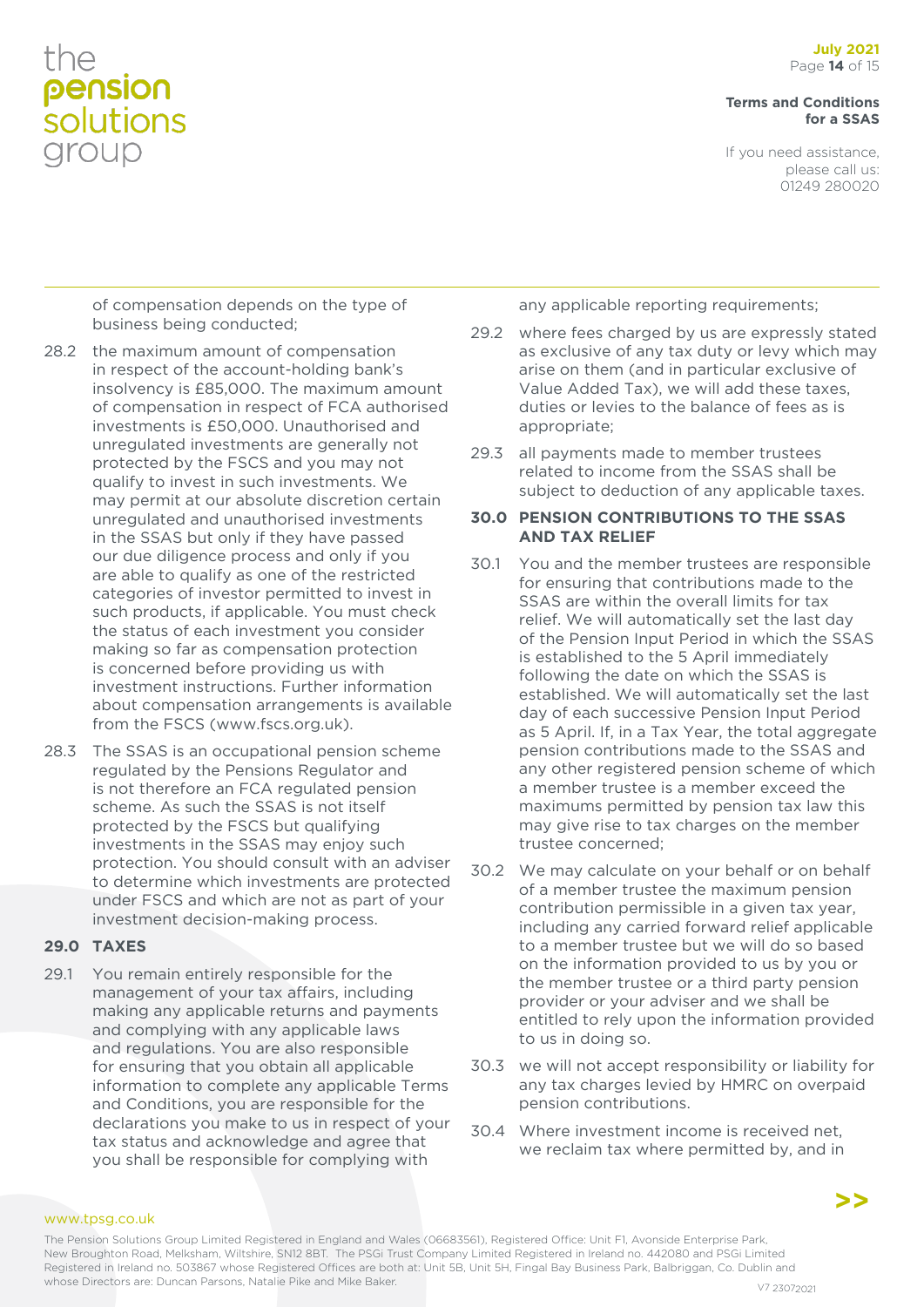#### **Terms and Conditions for a SSAS**

If you need assistance, please call us: 01249 280020

accordance with, current HMRC regulations. Any tax credits will be applied to the SSAS bank account by direct receipt from HMRC.

#### **31.0 PENSION TRANSFERS INTO THE SSAS**

- 31.1 All transfers from other registered pension schemes will be made as cash unless otherwise agreed by us. We may decline investment assets to be transferred into the SSAS in specie if they are not acceptable to us at our absolute discretion. This would be limited to investment assets we are unable to hold in the SSAS and we will inform you if this occurs. We may require you to take advice from a pension transfer specialist before we will accept a transfer from certain types of pension scheme, but we will not provide you with any sort of advice as we are not authorised to provide you with advice;
- 31.2 Under no circumstances will we guarantee to meet a guarantee date or equivalent date, by which time a pension transfer must be made to your SSAS, set by the trustee or administrator of a defined benefit or other safeguarded rights pension scheme or any other type of pension scheme, including a defined contribution scheme (in this clause called "the Transferring Scheme"), in order to secure the transfer value you have been quoted. We will make every effort to meet a guarantee date if the Transferring Scheme's requirements have been met in full and supplied to us by you or your adviser in good time.

It is your responsibility and that of your adviser to ensure that all transfer forms, supporting documentation or other requirements of the Transferring Scheme which are not required to be completed by us on behalf of your SSAS as receiving scheme, have been fully and correctly completed and all supporting documentation has been supplied direct to the Transferring Scheme, or where we agree this, to us, where you are asking us to send these to the Transferring

Scheme on your behalf. Where we identify incorrectly completed or incomplete forms or identify that supporting documentation or other requirements have not been supplied by you to the Transferring Scheme, or to us (where we have agreed to send these on your behalf), we will reject the transfer forms and we will return the forms and any supporting documentation to you or to your adviser to be corrected, except where we have expressly agreed to assist in rectifying the forms on your behalf at your request.

It is not our responsibility to identify and correct deficiencies in the forms or the supporting documentation you have provided to us or to correct errors, or to anticipate any further requirements of the Transferring Scheme, following their receipt of the transfer forms and supporting documentation where we have agreed to send these to the Transferring Scheme on your behalf. For the avoidance of doubt, our responsibility is to compete the receiving scheme forms and declarations only. We will accept no responsibility or liability for a guarantee date being missed and the consequent loss of a guaranteed transfer value and nor will we accept any responsibility or liability for a reduction in the transfer value upon a recalculation by the Transferring Scheme or for any loss of investment return where a transfer has not been secured, received and the monies not invested in your SSAS because transfer forms that are your responsibility have been completed incorrectly, are incomplete or supporting documentation has not been provided by you or the Transferring Scheme has follow up requirements that have not been met in time.

You and your adviser should take particular care to ensure the Transferring Scheme's requirements and any follow up requirements are comprehensively understood by you and we will not accept responsibility or liability for further requirements of the Transferring

The Pension Solutions Group Limited Registered in England and Wales (06683561), Registered Office: Unit F1, Avonside Enterprise Park, New Broughton Road, Melksham, Wiltshire, SN12 8BT. The PSGi Trust Company Limited Registered in Ireland no. 442080 and PSGi Limited Registered in Ireland no. 503867 whose Registered Offices are both at: Unit 5B, Unit 5H, Fingal Bay Business Park, Balbriggan, Co. Dublin and whose Directors are: Duncan Parsons, Natalie Pike and Mike Baker. V7 23072021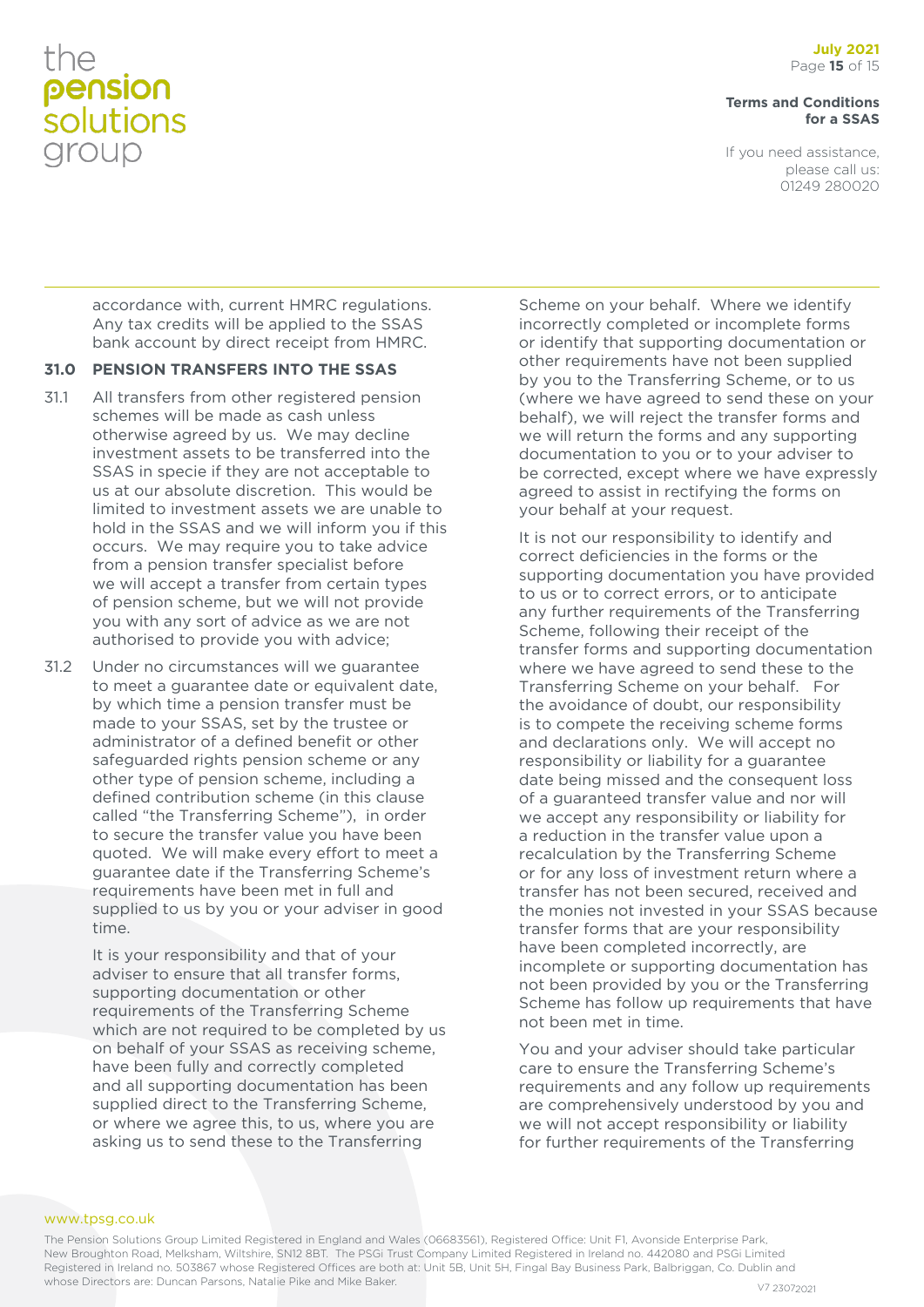#### **Terms and Conditions for a SSAS**

If you need assistance, please call us: 01249 280020

Scheme that come to light after we have made contact with the Transferring Scheme, whether or not such further requirements result in a delay or result in the guarantee date being missed.

Guarantee dates are typically valid for three months and transfer payments are typically paid to the SSAS within 6 months, however, Transferring Schemes may have differing requirements and timescales and we require advanced notice of 10 working days from you or your adviser requesting that we try to meet a guarantee date applicable to your pension transfer and such notice must be marked urgent and clearly quote the guarantee date, name of the Transferring Scheme provider and policy number, your name and TPSG number (or equivalent) and notice must be sent to us separately to any other communication or application, such as a new SSAS application or investment instruction. We will then do our best to work with you and your adviser and to liaise with the Transferring Scheme to secure the transfer by the guarantee date.

We will always try to assist you and your adviser to meet and secure guarantee dates at extremely short notice where you have not provided us with 10 working days notice and in extreme cases where the guarantee date is due to expire same day or in a matter of days, perhaps where you are not yet a client of ours, but our performance of all the Services (provided by us and defined in these Terms and Conditions) is subject to adequate notice and subject to our published Service Standards and you should note that some of our turnaround timescales may stack where more than one service is being provided and the provision and completion of one service is contingent on the completion of another service first;

31.3 advance instructions for the investment of transfer monies on receipt will be valid for six months from the date on which they are

received by us. Any funds received after six months have passed will be held in cash pending your investment instructions. If we are not provided with sufficient information to identify a transfer payment or to allocate it to the SSAS immediately on receipt, advance investment instructions will only be placed on receipt of the required information from the transferring provider;

- 31.4 all payments made to you related to income from the SSAS shall be subject to deduction of any applicable taxes, unless you have arranged for HMRC to issue you with a special tax code on the basis you are entitled to receive your pension payment gross and not net of UK tax and you have notified us of this special tax code together with any applicable correspondence, but it is your responsibility to consider your own tax position and to make such arrangements with HMRC direct and we are under no obligation to remind you that the default position is that all pension income is taxed at source;
- 31.5 you are responsible for ensuring that a pension transfer to your SSAS will not prejudice your position leaving you worse off and for taking and heeding appropriate advice before instructing the transfer;

#### **32.0 TAKING BENEFITS AND INCOME DRAWDOWN**

- 32.1 An application to take benefits may be made by a member trustee by contacting us for the relevant form. Before requesting a lump sum withdrawal from an uncrystallised SSAS, the member trustees must ensure there is sufficient un-invested cash in the SSAS allocated to the member to cover the payment due. We may permit benefit payments in specie by transfer of an investment asset allocated to the member provided sufficient cash is available to pay the income tax if applicable;
- 32.2 cash payments will be issued by electronic

The Pension Solutions Group Limited Registered in England and Wales (06683561), Registered Office: Unit F1, Avonside Enterprise Park, New Broughton Road, Melksham, Wiltshire, SN12 8BT. The PSGi Trust Company Limited Registered in Ireland no. 442080 and PSGi Limited Registered in Ireland no. 503867 whose Registered Offices are both at: Unit 5B, Unit 5H, Fingal Bay Business Park, Balbriggan, Co. Dublin and whose Directors are: Duncan Parsons, Natalie Pike and Mike Baker. V7 23072021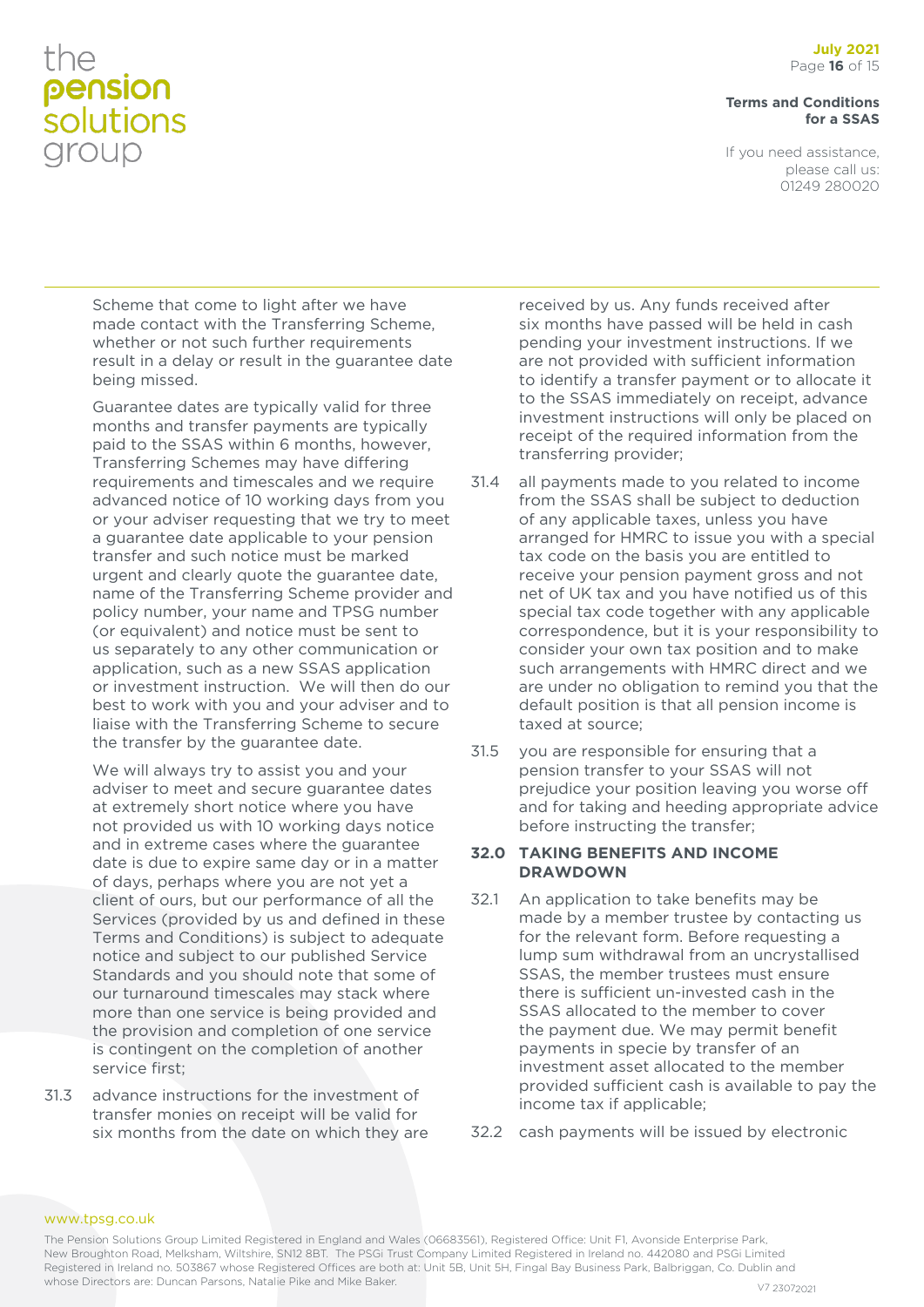#### **Terms and Conditions for a SSAS**

If you need assistance, please call us: 01249 280020

bank transfer and we will aim to make payment within ten working days of the receipt of a fully completed benefit options form, and of sufficient un-invested cash becoming available;

- 32.3 if at any time a member trustee takes a payment from their uncrystallised portion of the SSAS which means that less than £1,000 will remain in the SSAS, we may close their membership of the SSAS and pay out the full amount as taxable income, less any applicable closure fee. When determining whether a member trustee's remaining balance will be less than £1,000 we will not take account of the cash and/or investment assets in any other pension scheme the member has;
- 32.4 if a member trustee elects for Income Drawdown, additional Terms and Conditions apply and the member trustee should read these before applying. Lump Sums will usually be paid by next day Faster Payment or, if requested or if a requirement due to payment value, by CHAPS and the SSAS will pay any applicable bank fees.

#### **33.0 INSUFFICIENT FUNDS FOR BENEFITS AND INCOME DRAWDOWN**

33.1 The member trustees are responsible for ensuring that sufficient un-invested cash is available to cover any tax free cash due, a member's gross income payments and all fees. Where there is insufficient cash for us to meet a requested income payment in full, a reduced payment of the cash available will be made, save that we will not make any payment if the amount of the reduced payment would be less than £50.

### **34.0 TIMING OF CHANGES TO INCOME DRAWDOWN**

34.1 All requests to change any aspect of Income Drawdown must be submitted in writing, and will be effective at the next payment date that occurs at least ten working days after receipt

of your request.

### **35.0 STOPPING INCOME DRAWDOWN**

35.1 A member trustee may choose to stop Income Drawdown and instead use the funds to purchase an annuity or transfer to another registered pension scheme.

### **36.0 TERMINATION AND NOTICE**

- 36.1 These Terms and Conditions apply until the SSAS is wound up and all membership of the SSAS ceases or the SSAS lapses with no value and if the SSAS continues after the member's deaths the Terms and Conditions will apply to the members' nominated beneficiaries and any successors. If no monies are received within six months of the SSAS being established, we may close the SSAS and these Terms and Conditions will cease to apply;
- 36.2 these Terms and Conditions may be terminated by you, by giving 30 days written notice to us of your intention to wind up the SSAS or have the SSAS taken over by another fit and proper scheme administrator and independent trustee;
- 36.3 without affecting any other right or remedy available to us, these Terms and Conditions may be terminated by us immediately requiring you to have the SSAS taken over by another fit and proper scheme administrator and independent trustee or wind up the SSAS if:
- a) you fail to pay any amount due under the Agreement on the due date for payment and remain in default not less than 14 days after being notified in writing to make such payment;
- b) you commit a material breach of any of these Terms and Conditions which is irremediable or (if such breach is remediable) you fail to remedy that breach within a period of 7 days after being notified in writing to do so;
- c) you are liquidated or dissolved or declared

The Pension Solutions Group Limited Registered in England and Wales (06683561), Registered Office: Unit F1, Avonside Enterprise Park, New Broughton Road, Melksham, Wiltshire, SN12 8BT. The PSGi Trust Company Limited Registered in Ireland no. 442080 and PSGi Limited Registered in Ireland no. 503867 whose Registered Offices are both at: Unit 5B, Unit 5H, Fingal Bay Business Park, Balbriggan, Co. Dublin and whose Directors are: Duncan Parsons, Natalie Pike and Mike Baker. Value of the Value of the V7 23072021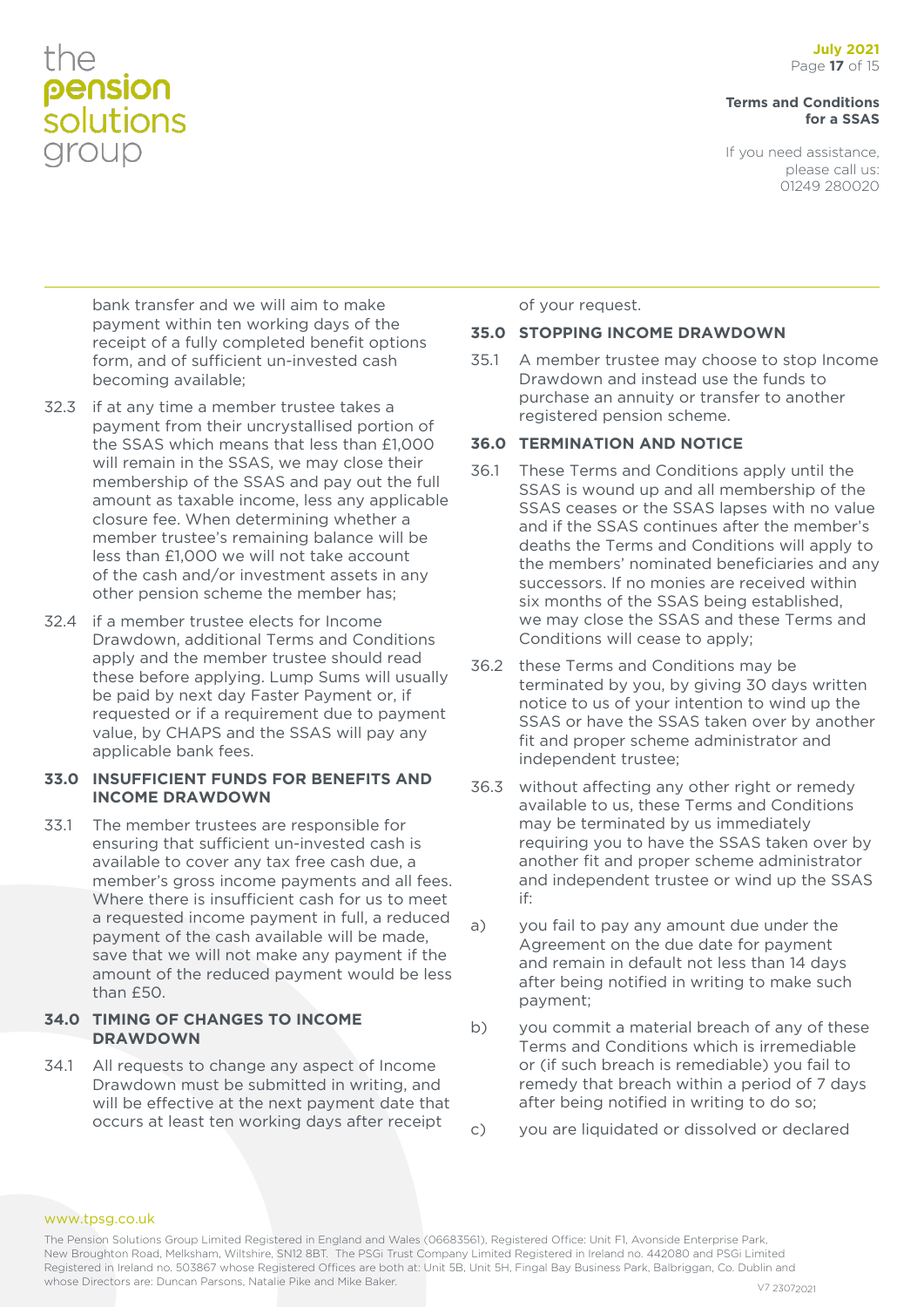#### **Terms and Conditions for a SSAS**

If you need assistance, please call us: 01249 280020

bankrupt or otherwise unable to pay your debts as they fall due;

- d) we have reasonable grounds for believing you have committed or are about to commit a crime in connection with your use of the SSAS; or
- e) we are required to terminate these Terms and Conditions by any competent regulatory authority or as a matter of law.

in these circumstances we will provide you with advance written notice where it is reasonably practicable to do so.

- 36.4 in addition to the right to terminate set out above, we may also terminate these Terms and Conditions for any other reason, by giving you at least 30 days' written notice;
- 36.5 termination of these Terms and Conditions shall be without prejudice to the completion of transactions already initiated under these Terms and Conditions. Such transactions will be completed by us as soon as practicable, provided that there are sufficient funds in the SSAS to pay us all outstanding amounts owing to us under these Terms and Conditions;
- 36.6 on termination of these Terms and Conditions you will pay us all outstanding costs, fees, charges or expenses relating to the SSAS and any transactions already initiated prior to termination or in respect of fees owed for aborted transactions. You will also pay any expenses necessarily incurred by us in terminating these Terms and Conditions and in concluding outstanding obligations and you will bear any losses necessarily realised in concluding any outstanding obligations;
- 36.7 cheques or payment orders that remain uncashed and residual account balances may not attract further interest;
- 36.8 fees will apply to the termination of the SSAS;
- 36.9 in the event of the termination of the Agreement all fees then due to us shall be

payable and no fees paid shall be refundable. We will endeavour to deal with matters promptly and to cooperate fully with all relevant parties. We will charge a transfer out fee for any pension transfers to an alternative registered pension scheme and any fees applicable in respect of any other transactions we may undertake as part of the Services in the course of dealing with termination. Fees will continue to be due and payable until termination is complete and the Services have ceased;

- 36.10 on death of a member, the member's representatives should send us either the original or a certified copy of your Death Certificate, and we will continue to rely on these Terms and Conditions until the SSAS is closed and they will continue in force if the SSAS remains open for the benefit of the members nominated beneficiaries and any successors;
- 36.11 if a member applies to transfer benefits from the SSAS, either to purchase an annuity or to transfer to another registered pension scheme, we will not make the transfer until we have received the relevant forms which can be obtained from us and upon the completion by us of full due diligence on the receiving registered pension scheme in order to satisfy ourselves that the transfer is a permitted, authorised and bona fide pension transfer and that the receiving scheme is a bona fide scheme capable of accepting the pension transfer. We will not be responsible for any delays in dealing with third parties, including HMRC during the course of satisfying ourselves that the pension transfer is a permitted transfer or during the course of giving effect to the transfer of investment assets out of the legal ownership of the Independent Trustee and the member trustees to a new trustee or any financial losses due to such delays. Pension transfers of crystallised funds will only be permitted as full transfers and partial transfers of crystallised funds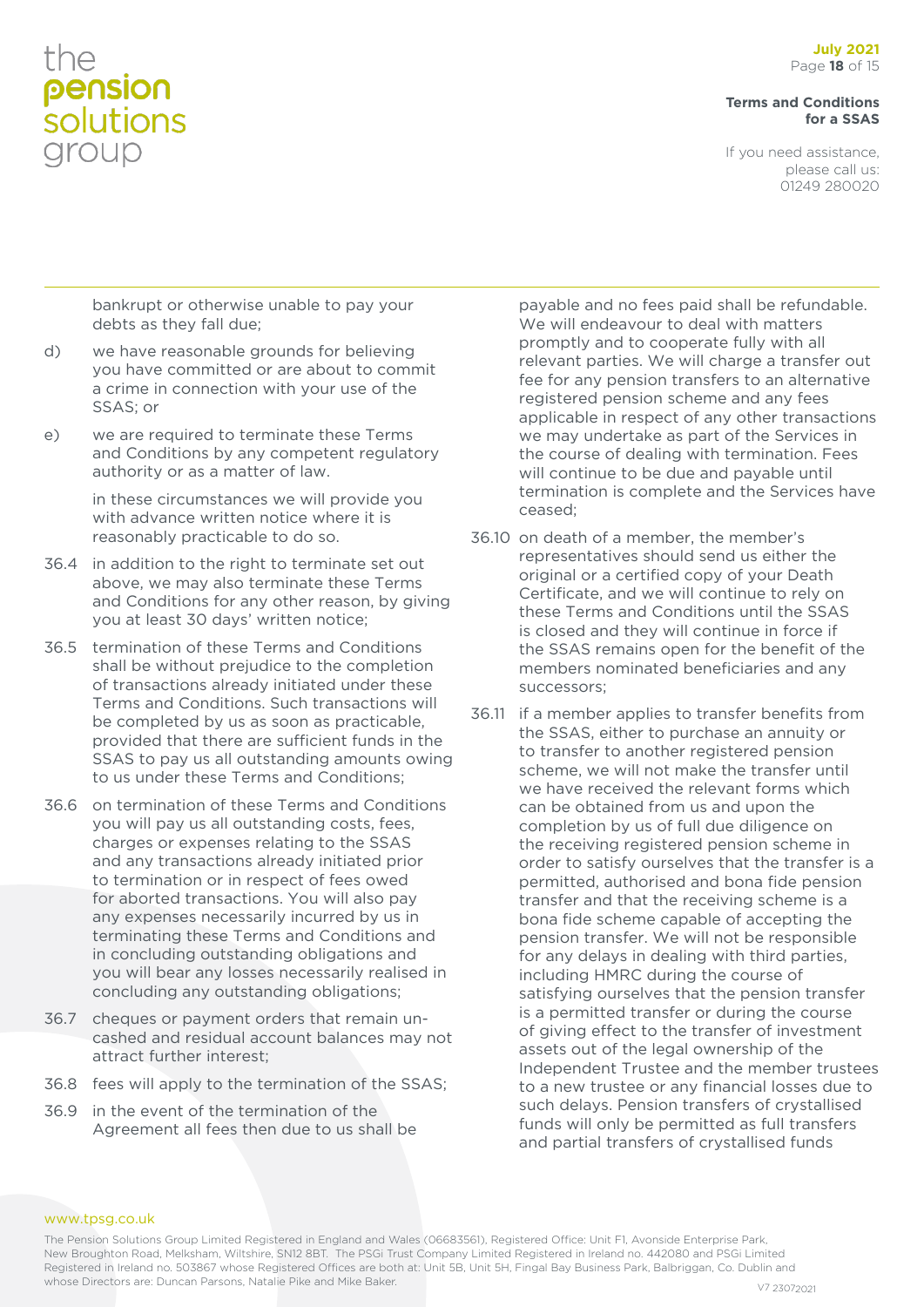#### **Terms and Conditions for a SSAS**

If you need assistance, please call us: 01249 280020

will not be permitted. In specie transfers of assets will be made first and cash transfers will be paid last once all in specie transfers are complete. We will exercise our absolute discretion as to the timing and order in which transfers of investment assets and cash are made but this will not affect a member's statutory right to a pension transfer.

### **37.0 EVENTS OUTSIDE OUR CONTROL**

- 37.1 An "Event Outside Our Control" means any act or event beyond our reasonable control, including without limitation; strikes, lock-outs or other industrial action by third parties, civil commotion, riot, invasion, terrorist attack or threat of terrorist attack, war (whether declared or not) or threat or preparation for war, fire, explosion, storm, flood, earthquake, subsidence, epidemic or other natural disaster, or failure of public or private telecommunications networks;
- 37.2 we will not be liable or responsible for any failure to perform, or delay in performance of, any of our obligations under these Terms and Conditions that is caused by an Event Outside Our Control. If an Event Outside Our Control takes place that affects the performance of our obligations under these Terms and Conditions we will notify you as soon as reasonably practicable and our obligations under these Terms and Conditions will be suspended and the time for performance of our obligations will be extended for the duration of the Event Outside Our Control.

### **38.0 THIRD PARTY RIGHTS**

38.1 A person, other than one of our group companies, who is not a party to this Agreement shall have no right under the Contracts (Rights of Third Parties) Act 1999 to enforce any of its terms.

### **39.0 SEVERABILITY**

39.1 In the event that any part of the Agreement is held to be invalid or unenforceable, the

remainder will continue in full force and effect.

### **40.0 UNAUTHORISED PAYMENTS**

40.1 We may, from time to time, be charged with a scheme sanction charge by HMRC in respect of unauthorised payments made from the SSAS. A scheme sanction charge is a standalone charge to tax that becomes payable by the scheme administrator when a scheme chargeable payment is made in accordance with the Finance Act 2004 (as amended) and whilst we will make reasonable efforts to block any transaction or payment which we reasonably believe will be deemed to constitute an unauthorised payment, in the event such a payment arises, the scheme sanction charge will be deducted from the SSAS.

### **41.0 LIMITATION OF LIABILITY**

- 41.1 It is hereby declared by the Parties that we and the Independent Trustee have no beneficial interest in the SSAS, that the Independent Trustee's interest in the SSAS is as a trustee only and that our total aggregate liability and the liability of the Independent Trustee individually or together shall be in all respects and for all purposes (including without limitation in tort (including negligence), breach of statutory duty, contract, misrepresentation, restitution or otherwise howsoever arising) limited to the value of the SSAS and shall exclude (to the fullest extent permitted by law) any liability for economic losses (including loss of profits, business, contracts, revenues or anticipated savings); or any loss of goodwill or reputation; or any special, indirect or consequential loss or damages in any case, whether or not such losses were within the contemplation of the Parties at the date of the Agreement;
- 41.2 you agree to fully indemnify us and the Independent Trustee against any and all financial losses or legal liability in respect of the investment assets held in the SSAS at

The Pension Solutions Group Limited Registered in England and Wales (06683561), Registered Office: Unit F1, Avonside Enterprise Park, New Broughton Road, Melksham, Wiltshire, SN12 8BT. The PSGi Trust Company Limited Registered in Ireland no. 442080 and PSGi Limited Registered in Ireland no. 503867 whose Registered Offices are both at: Unit 5B, Unit 5H, Fingal Bay Business Park, Balbriggan, Co. Dublin and whose Directors are: Duncan Parsons, Natalie Pike and Mike Baker. Value of the Value of the V7 23072021